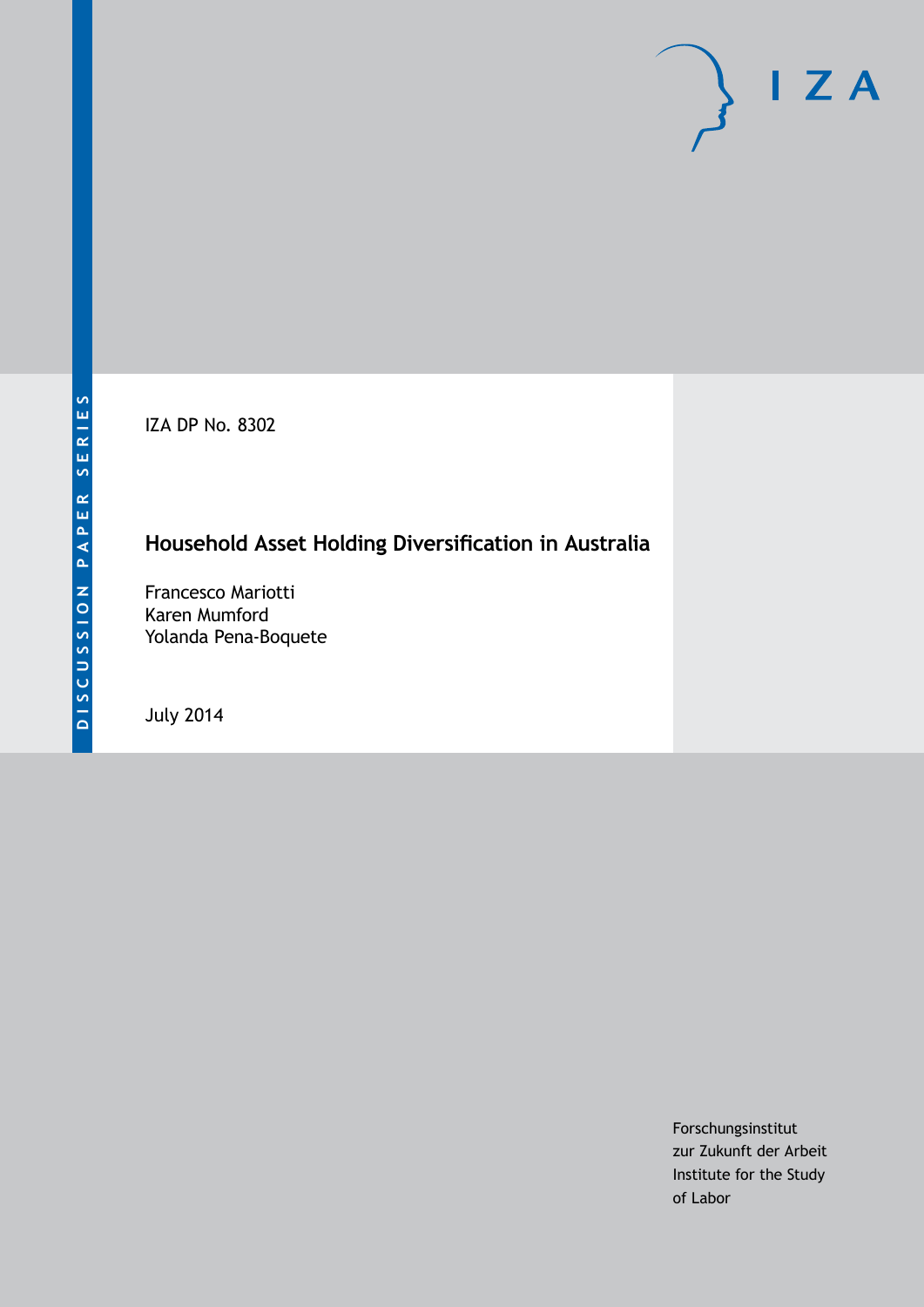# **Household Asset Holding Diversification in Australia**

# **Francesco Mariotti**

*Production Enabling Department, Roche*

# **Karen Mumford**

*University of York and IZA*

# **Yolanda Pena-Boquete**

*University of Vigo*

Discussion Paper No. 8302 July 2014

IZA

P.O. Box 7240 53072 Bonn Germany

Phone: +49-228-3894-0 Fax: +49-228-3894-180 E-mail: [iza@iza.org](mailto:iza@iza.org)

Any opinions expressed here are those of the author(s) and not those of IZA. Research published in this series may include views on policy, but the institute itself takes no institutional policy positions. The IZA research network is committed to the IZA Guiding Principles of Research Integrity.

The Institute for the Study of Labor (IZA) in Bonn is a local and virtual international research center and a place of communication between science, politics and business. IZA is an independent nonprofit organization supported by Deutsche Post Foundation. The center is associated with the University of Bonn and offers a stimulating research environment through its international network, workshops and conferences, data service, project support, research visits and doctoral program. IZA engages in (i) original and internationally competitive research in all fields of labor economics, (ii) development of policy concepts, and (iii) dissemination of research results and concepts to the interested public.

<span id="page-1-0"></span>IZA Discussion Papers often represent preliminary work and are circulated to encourage discussion. Citation of such a paper should account for its provisional character. A revised version may be available directly from the author.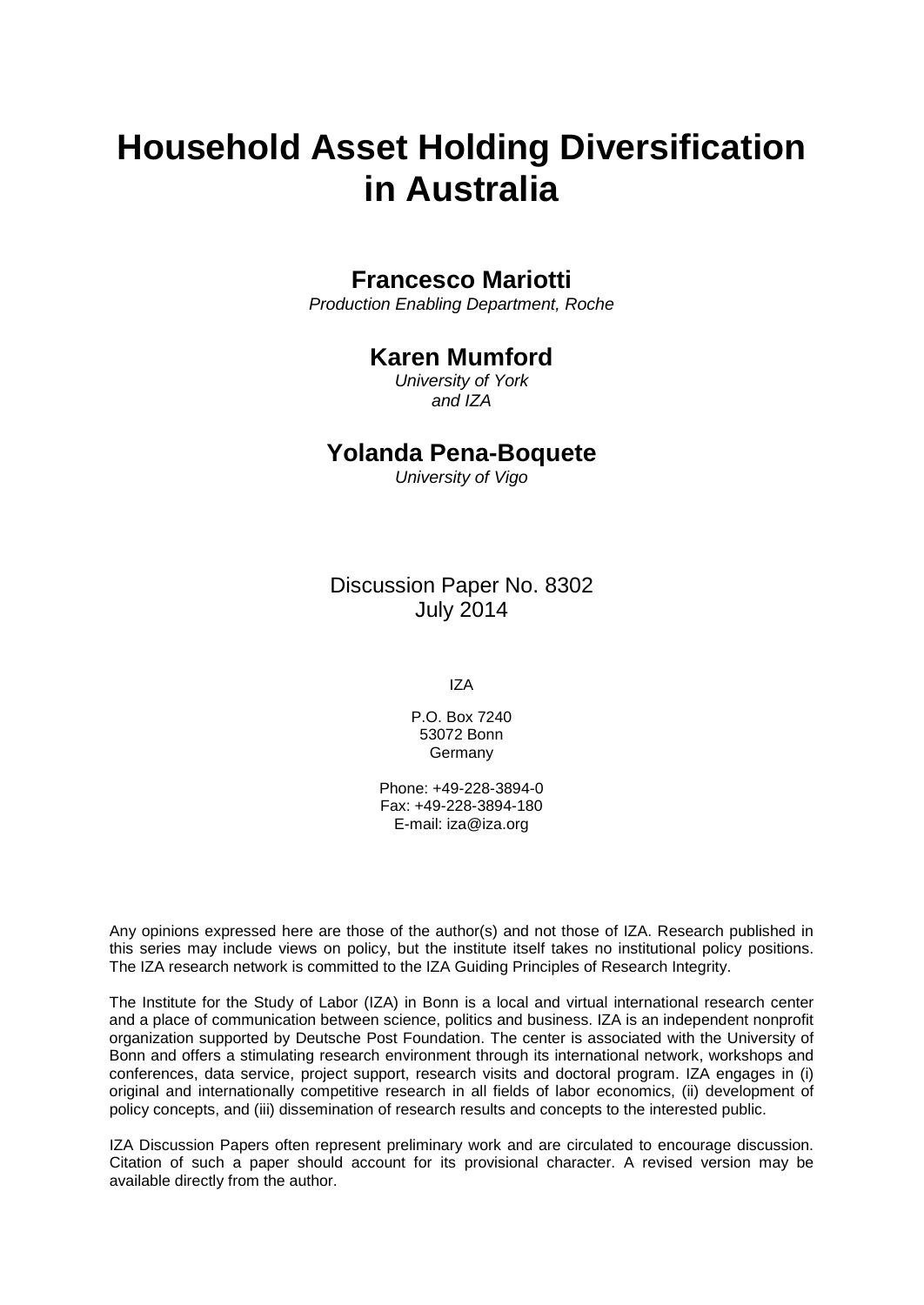IZA Discussion Paper No. 8302 July 2014

# **ABSTRACT**

# **Household Asset Holding Diversification in Australia[\\*](#page-1-0)**

We explore asset holding diversification by Australian households, in particular, the household asset diversification participation decision (whether or not to diversify at all) is jointly estimated with the decision of how much to diversify. In so doing, recent literature on the modelling of proportions is combined with the growing body of research concerning household financial decision making. Our findings are consistent with the participation of households operating in diverse financial markets being constrained by ineffective information conduits, influencing the decision of whether or not to diversify. We further find that short term concerns over job security or health are associated with less participation in, as well as a lower extent of, asset holding diversification.

JEL Classification: J3, J7

Keywords: job insecurity, asset allocation, asset diversification, household finance, employment, Zero-Inflated Beta

Corresponding author:

Karen Mumford Department of Economics and Related Studies University of York Heslington York YO10 5DD United Kingdom E-mail: [karen.mumford@york.ac.uk](mailto:karen.mumford@york.ac.uk)

This paper uses unit record data from the Household, Income and Labour Dynamics in Australia (HILDA) Survey. The HILDA Project was initiated and is funded by the Australian Government Department of Social Services (DSS) and is managed by the Melbourne Institute of Applied Economic and Social Research Melbourne Institute). The findings and views reported in this paper, however, are those of the authors and should not be attributed to either DSS or the Melbourne Institute. We thank the HILDA data providers – we are also grateful to Martyn Andrews, Sarah Brown, Fabrizio Iacone, Peter Smith and two anonymous referees for much helpful advice. Research on this paper was carried out whilst Karen Mumford held Visiting Fellowships at the Melbourne Institute of Applied Economic and Social Research (MIAESR) and the Centre for Applied Macroeconomic Analysis (CAMA); their hospitality is gratefully acknowledged.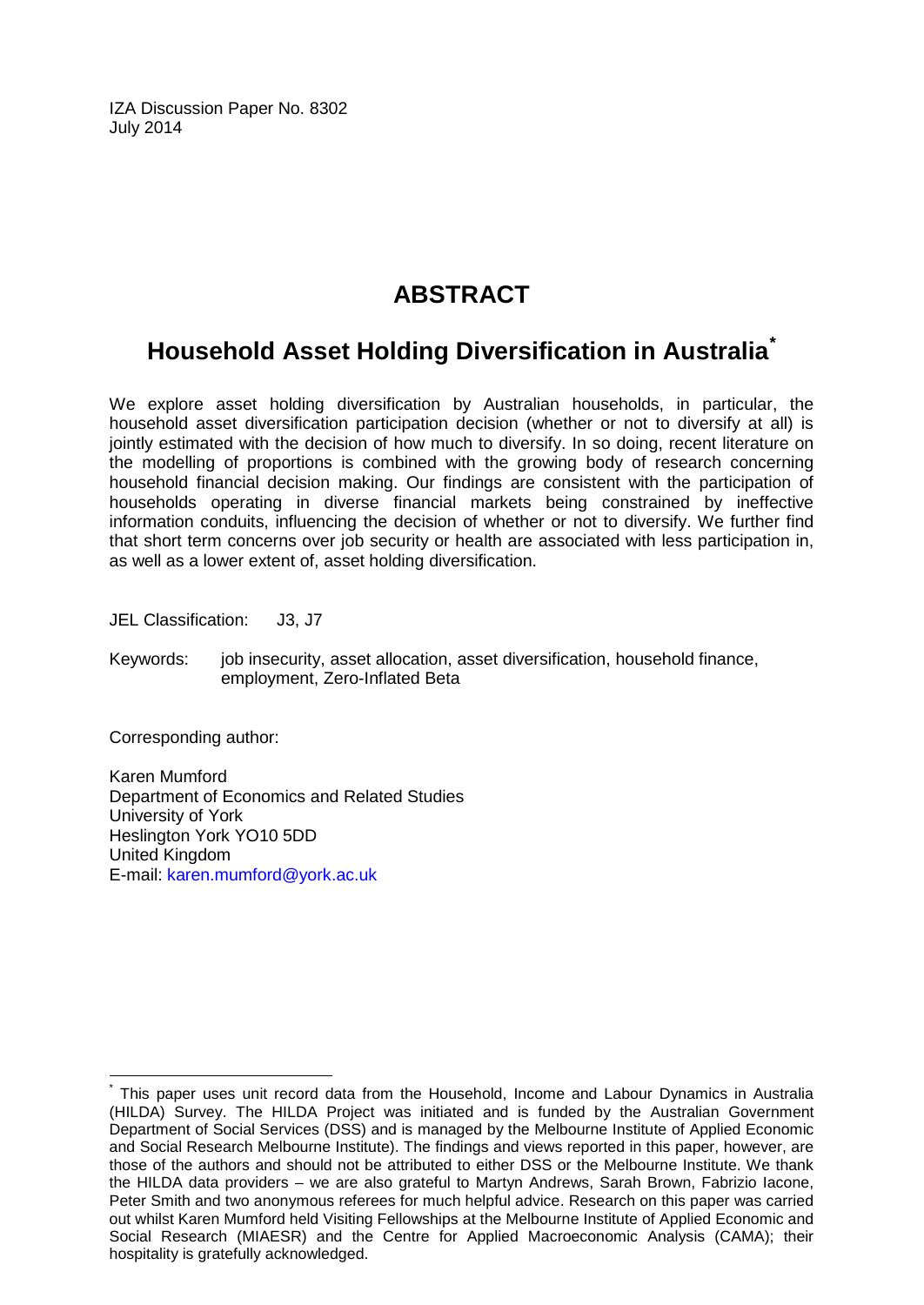# **1. Introduction**

Household finance is a relative new research field which has yet to establish a set of commonly accepted stylised facts (Campbell 2006). Finance and portfolio theory predicts that households, once they have taken fixed costs into account, should gamble with expected positive returns and participate in a range of asset holdings (Merton 1971, 1973; Campbell 2006, page 6). Nevertheless, there are a substantial number of even wealthy households who have no exposure to equity risk (Carroll 2002). This empirical finding characterizes household finance and represents a challenge to finance theory.

The literature on household diversification in financial markets also notes that household asset diversification behaviour differs strongly across the wealth distribution (Bertaut and Haliassos, 2006; Bertaut and Starr-McCluer, 2002; Tracy *et al*. 1999). In particular, households in the lower quartile of the wealth distribution often hold almost exclusively liquid assets and vehicles, with few homeowners. Moving towards the median, the number of households holding real estate (mainly owner-occupied housing) increases and mortgage debt is consequently important for these middle-class households. Households in the top quartile of the wealth distribution are considerably more likely to include risky assets holdings in the form of private business assets (Gentry and Hubbard, 2004). Equity has less relevance for middle class households, while portfolio share sensibly increases for wealthy households.

The limited participation by many households in the equity market observed in practice has also been explained by "ignorance" of stocks as an asset class, for example, Guiso and Jappelli (2005) find that 35% of Italian households were unaware of stocks as an investment possibility. Ignorance and misperceptions may constitute a barrier to stockholding that can be overcome by relevant education and free acquisition of information (Haliassos and Bertaut, 1995 and Guiso *et al.* 2005). More educated households may also diversify their portfolios more efficiently and expect to earn higher returns per unit of risk when they decide to participate in financial markets. Further explanations include the presence of non-standard household preferences or the presence of fixed-costs that prevent financial market participation (Vissing-Jorgensen, 2003); lack of trust in other people (Guiso *et al.*, 2005); and/or social isolation (Hong *et al.*, 2004).

This study exploits the very rich information collected by the Household, Income and Labour Dynamics in Australia  $(HILDA)^1$  survey on household asset allocations to analyse the

<span id="page-3-0"></span> $<sup>1</sup>$  This paper uses unit record data from the Household, Income and Labour Dynamics in Australia (HILDA)</sup> Survey. The HILDA Project was initiated and is funded by the Australian Government Department of Social Services (DSS) and is managed by the Melbourne Institute of Applied Economic and Social Research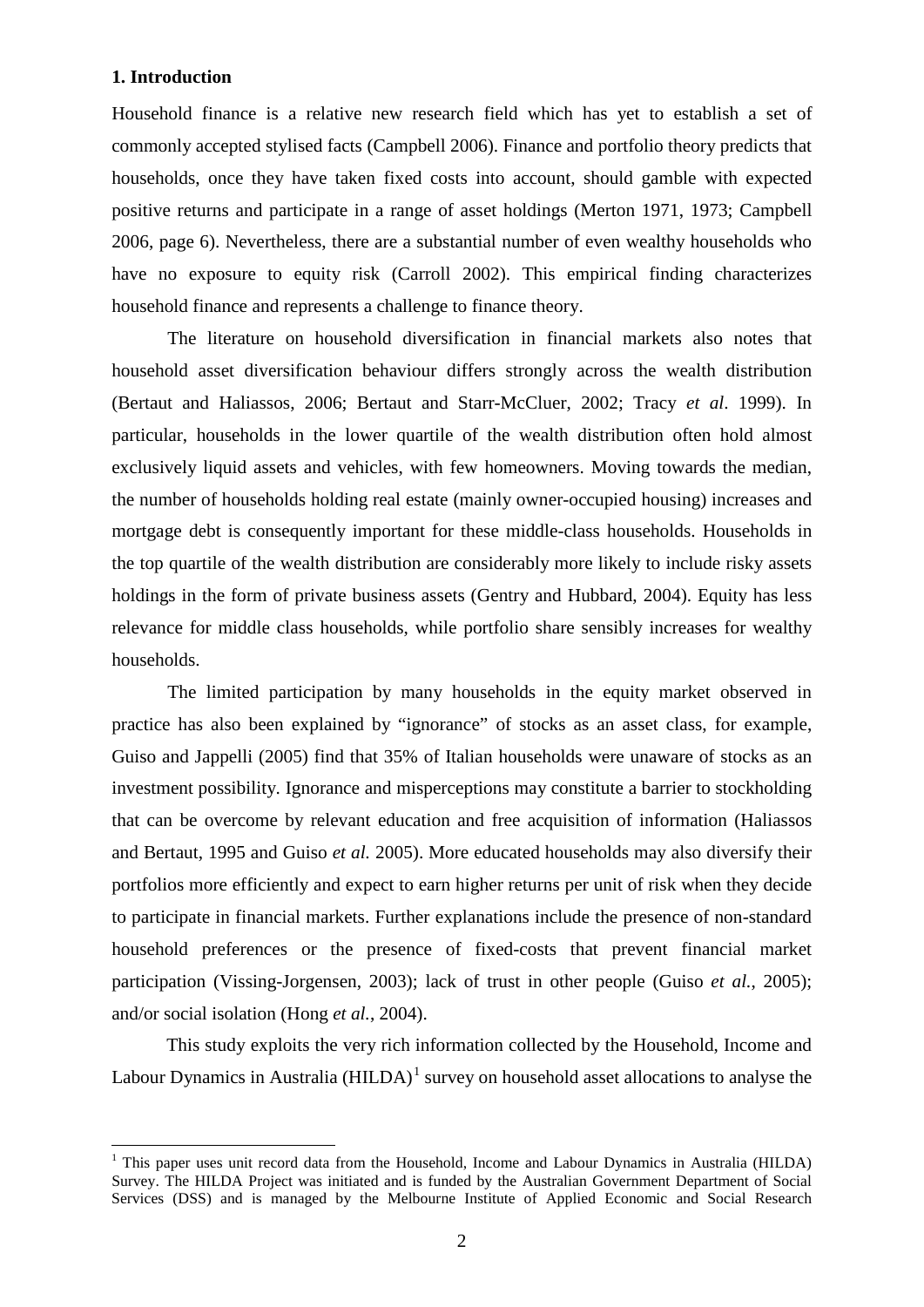determinants of Australian households' savings allocations. In particular, we jointly estimate the household asset diversification participation decision (whether or not to diversify) with the decision of how much to diversify, where the distribution of household's assets holdings is measured in terms of a standardised Gini Index.

Household wealth has only been rarely measured in Australia. The first survey was included in the national census of 1915 which found the top decile of the population was holding some 90% of the population's wealth (Headey *et* al, 2008, page 2). The second survey undertaken was the Australian Survey of Consumer Expenditures and Finances (ASCEF); a joint effort between Macquarie and Queensland Universities, with data for over 5,000 urban households collected between 1966 and 1968 (Edwards et al, 1968). The ASCEF survey was used by Podder (1971) to explore consumption patterns at the family level and by Kakwani and Podder (1973) to consider alternative procedures for estimating Lorenz curves for Australia. The ASCEF survey is also employed by Izan and Clements (1985) to estimate Engel curves for, and the dispersion of, portfolio holdings across households. The ASCEF survey was constrained, however, by its focus on urban households and was criticized for consequently ignoring many poorer households in Australia. The third survey of household wealth was that included in the HILDA survey of 2002, in a special wealth module devised with the assistance of the Research Bank of Australia. The findings are reviewed at length in Heady *et al* (2008). A common feature across all these surveys is that the share of wealth devoted to home ownership is very high in Australia, reflecting distinctive institutional features of the Australian economy.

Our contribution to the household finance literature is to combine recent literature on the modelling of proportions (Cook et al. (2008) with the small but growing body of empirical research concerning household financial decisions and assets allocations (Campbell 2006) to estimate asset holding diversification by Australian households. In the process, we will include findings from both the 2002 and the newer wealth module survey included in the 2006 wave of HILDA.

The remainder of the paper is organized as follows. Section 2 provides a brief overview of the estimation issues that arise when modelling the Gini index and a description of the model used in this study. Section 3 discusses the HILDA data, sample selection and the observed diversification of asset allocations. Section 4 considers the estimation results, Section 5 addresses robustness and Section 6 provides conclusions.

Melbourne Institute). The findings and views reported in this paper, however, are those of the authors and should not be attributed to either DSS or the Melbourne Institute.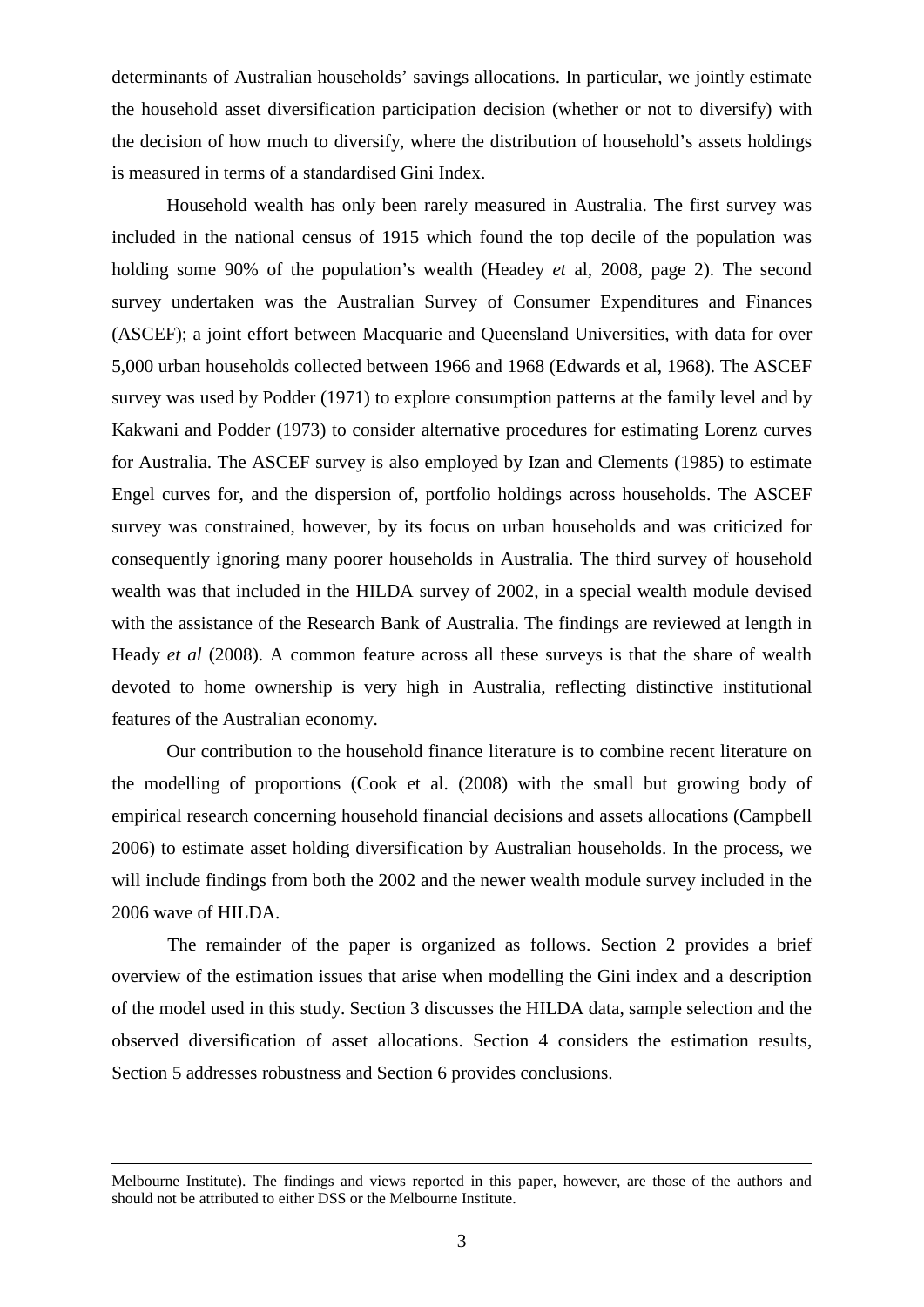## **2. Estimation.**

# *Measuring Assets Holdings Diversification and the Gini Index*

There are a range of possible measures of diversification that could be used; amongst the most popular are the Thiel, the Atkinson, and the Gini indices (for an extensive comparative discussion of these, and other, inequality measures see De Maio (2007)). The latter two indices can be generalised to allow for more (or less) weight on selected parts of the distribution being addressed. The Theil index is a General Entropy measure which is set equally sensitive to changes across the distribution (rather than, for example, applying higher weights to changes at the lower end of the distribution). The Atkinson indices have a variable weighting parameter measuring aversion to inequality, and share many properties with the more familiar Gini index. The Gini is often the preferred measure for economic researchers (and will be the preferred measure for for our study) because, deriving as it does from a comparison of the Lorenz curve with the diagonal of equality, it has relevant theoretical and statistical properties for economic analysis. It is a full information measure addressing all parts of the distribution, allows for flexible weighting possibilities, and enables direct comparison across populations.

The diversification of household assets holdings is therefore measured here in terms of the familiar Gini Index:

$$
Y = 1 - \sum_{i=1}^{k} f_i^2 , \qquad 0 \le \sum_{i=1}^{k} f_i^2 \le \sum_{i=1}^{k} f_i = 1
$$

where  $f_i$  is the value of asset *i* on the value of the total *k* classes of assets.

The Gini index is able to describe full homogeneity, full heterogeneity, and the scenarios in between. The full homogeneity situation occurs when the household keeps all its assets holdings in the form of one asset. In this case the weight of the  $j<sup>th</sup>$  asset is equal to 1 and is equal to 0 for the remaining assets:

$$
f_j=1,\,j\!\in\!\bigl(1,\!\dots,k\bigr); \,f_i=0,\,\forall i\neq j\,.
$$

and the Gini Index is equal to 0:

$$
Y = 1 - \sum_{i=1}^{k} f_i^2 = 1 - f_j^2 - \sum_{i=1}^{k-1} 0^2 = 0.
$$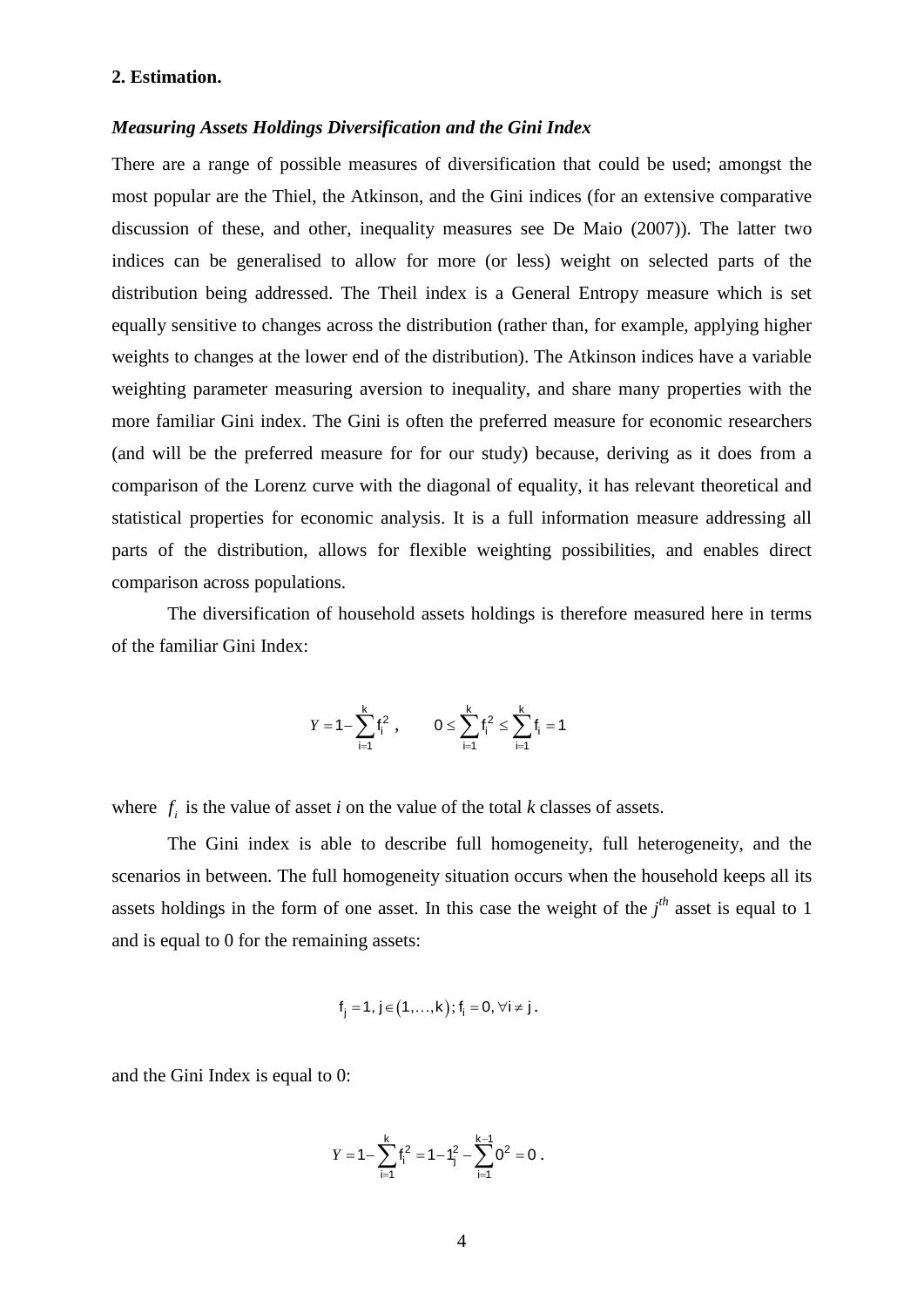In the full heterogeneity situation, the household keeps all the assets holdings equally distributed across the *k* assets and the weights are equal across the different assets:

$$
f_1 = f_2 = \ldots = f_k = \frac{1}{k}
$$
.

In order to have a standardized measure whose bounds do not depend on the number of assets *k* the following transformation is usually applied, yielding the *standardized* Gini Index (SGI):

$$
y=\frac{\mathsf{k}}{\mathsf{k}-\mathsf{1}}Y\ .
$$

The standardized Gini Index (SGI) is used in this study as the dependent variable in the empirical estimation.

# *Modelling Strategy*

The preferred estimation model is strongly dictated by the nature of the dependent variable (the standardised Gini Index, SGI). Whilst the SGI is not a proportion *per se,* it is a function of proportions and can be regarded as a "proportion" from a modelling strategy perspective. It is essential to allow for the bounded nature of the dependent variable which ranges continuously from 0 to 1, inclusively. A simple way to model response variables that range continuously from 0 to 1 is to use a logit transformation<sup>[2](#page-3-0)</sup>, however, the logit transformation does not address the extreme values of 0 and 1. A practical solution would be to drop the observations with 0/1 values but that would imply a truncation problem. An alternative solution is to recode the extreme values ("winsoring") as 0.0001 or 0.9999. Some researchers have also used censored normal regression models to handle the presence of 0/1 values in proportion data (see Rajan and Zingales (1995); Cardac and Wilkins (2009)). The Tobit model may seem appropriate for modelling the conditional mean of a continuously measured proportion, however, as Maddala (1991) points out, this kind of variable is not observationally censored but rather is defined only over the interval [0,1].

<span id="page-6-0"></span>The Fractional Logit approach, developed by Papke and Wooldridge (1996), can handle proportions where both zeros and ones may appear. This approach makes a combined use of the logit transformation for the response variable and the binomial distribution. While

<sup>&</sup>lt;sup>2</sup> Using Ordinary Least Squares to model proportions gives rise to the same problem encountered in the linear probability model, that is, the predictions of the model can be outside the range [0,1].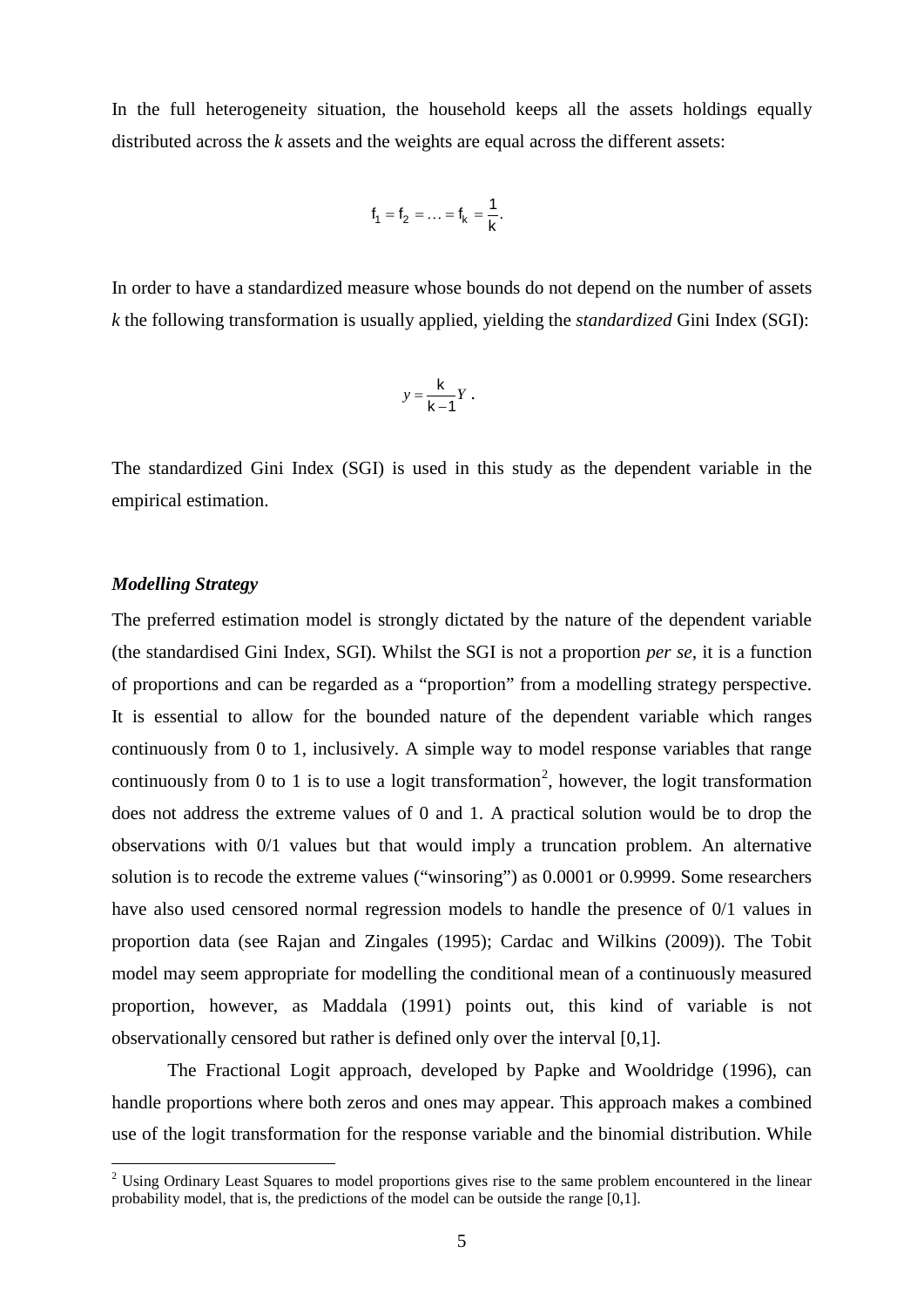properly handling 0/1 values, the model does not allow for an alternative data generating process for the extreme values. If different processes or factors yield the observations at the limiting point, a sample selection issue arises (Li and Nagpurnanand, 2007).

The Zero-Inflated Beta (ZIB) model addresses the self-selection issue by allowing for differential influences on the zero and nonzero values (Cook *et al.,* 2008). The ZIB model exploits the idea of having a probability mass at zero and adopts the two-parameter beta distribution for the continuous portion of the distribution. Kieschnick and McCullough (2003) and Ferrari and Cribari-Neto (2004) provide evidence that a regression model based on the two-parameter beta distribution is a reasonable specification for modelling the conditional expectation of a variable distributed over (0,1). Following Cook *et al.* (2008), the components of the Zero-Inflated Beta regression model are formulated as follows:

$$
f(\mathbf{y}_i \cdot \mathbf{u}'\mathbf{X} | \mathbf{X}_i) = 1 - C(\mathbf{i})
$$
 for  $\mathbf{y}_i = 0$ . (1)

Where  $X_i$  is a matrix of explanatory variables, and  $C(\alpha'X_i)$  represents the probability of choosing to diversify. Implementing a pooling approach implies each  $(\mathbf{y}_i, \mathbf{X}_i)$  has *T* rows. Equation (1) models the probability mass at 0, but should be interpreted in terms of the probability of whether or not *not* to diversify. The second component of the model is:

$$
f(\mathbf{y}_i \mid \boldsymbol{\alpha} \boldsymbol{x}_i) = C \begin{pmatrix} i \end{pmatrix} \begin{bmatrix} \Gamma(\phi) \\ \Gamma(\mu_i \phi) \Gamma((1-\mu_i)\phi) \end{bmatrix} \boldsymbol{y}^{\mu_i \phi - 1} \begin{pmatrix} 1 - i \end{pmatrix}^{(1 \phi \mu_i)} - \begin{bmatrix} \text{for } 0 < \mathbf{y}_i < 1. \end{bmatrix} \tag{2}
$$

The likelihood can be represented as:

$$
L \rho(\mu \mid \beta(\cdot,\phi) \mid y_i) = \begin{cases} 1 - C(\alpha^t X_i) & \text{for } y_i = 0, \\ C(\alpha^t X_i) \left[ \frac{\Gamma(\phi)}{\Gamma(\mu_i \phi) \Gamma((1-\mu_i) \phi)} y_i^{\mu_i \phi - 1} (1 - y_i)^{(1 \phi \mu_i \phi)} \right] & \text{for } 0 < y_i < 1. \end{cases}
$$

Where φ is a parameter of the beta distribution (in the square brackets of equation 2 and the likelihood function). The beta distribution is defined according to the Generalized Linear Model convention where one models the mean of the distribution of the dependent variable changing as the explanatory variables change. The explanatory variables  $X_i$  enter the beta distribution through **μ<sup>i</sup>** (where each **μ<sup>i</sup>** has *T* rows):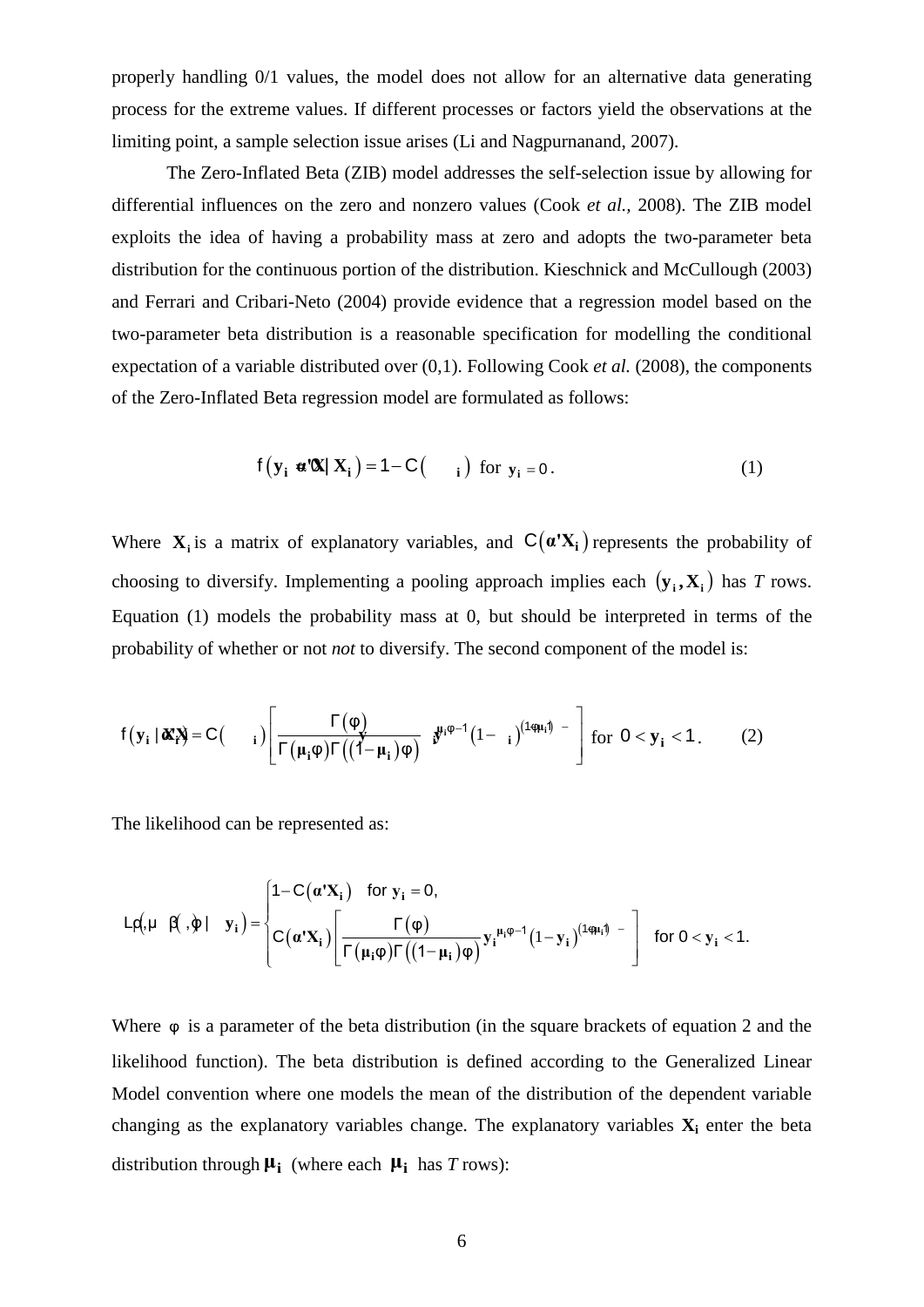$$
\mathbf{\mu}_{i} = \beta_{0} + \beta_{1}X_{1i} + \beta_{2}X_{2i} + \ldots + \beta_{k}X_{ki}
$$
\n(3)

The coefficients on X are not constrained to being the same, equivalently the vector  $\alpha$  is not assumed to be the same as the vector  $\beta$ , since the discrete part of the distribution can potentially be modelled separately to the continuous part. In other words, the exogenous variables can have different effects on the decision to diversify than on the decision of how much to diversify. A logistic function is used here to represent the probability,  $C(\alpha'X_i) = (\alpha'X_i)$ . Using a logistic function for this selection equation is consistent with other studies in the financial and expenditure literature (see Yoo, 2004) or in more technical studies (see Papke and Wooldridge, 1996).<sup>[3](#page-6-0)</sup>

#### **3. Data and variable description.**

We use data collected by the Household, Income and Labour Dynamics in Australia (HILDA) survey. The HILDA survey started in 2001 and is an annual nation-wide longitudinal survey of Australian households occupying private dwellings. For greater detail on the response rates, structure, and changes over time in the HILDA design see Summerfield *et al* (2013).

HILDA collects information on a range of topics including economic and subjective well-being, labour market dynamics and family dynamics. Of particular relevance to a study of the portfolio allocation decisions of Australian households is the wealth survey module included in the second (2002) and sixth (2006) waves of HILDA surveying. The questions covered topics such as cash and equity investments, trust funds, life insurance; home and other property assets and debts; business assets and debts; children's bank accounts; collectables and vehicles. HILDA can be considered an ideal dataset to study household assets allocations as it meets the criteria specified by Campbell (2006).<sup>[4](#page-8-0)</sup> A potential weakness of annual surveys, such as HILDA, is the failure to capture intra-year dynamics. To address

<sup>&</sup>lt;sup>3</sup> The above approach to modelling the diversification of portfolios could be argued to be essentially reduced form. An alternative approach might be to use the asset holding data themselves to estimate more structural equations. These estimates could then be used to analyse the implications of each variable for Gini.<br><sup>4</sup> As argued by Campbell (2006), an ideal dataset should have the following characteristics: (1) be representative

<span id="page-8-1"></span><span id="page-8-0"></span>of the whole population; (2) wealth should be measured accurately; (3) wealth categories should be exhaustively disaggregated; (4) data should be reported with a high level of accuracy; (5) households should be tracked over time.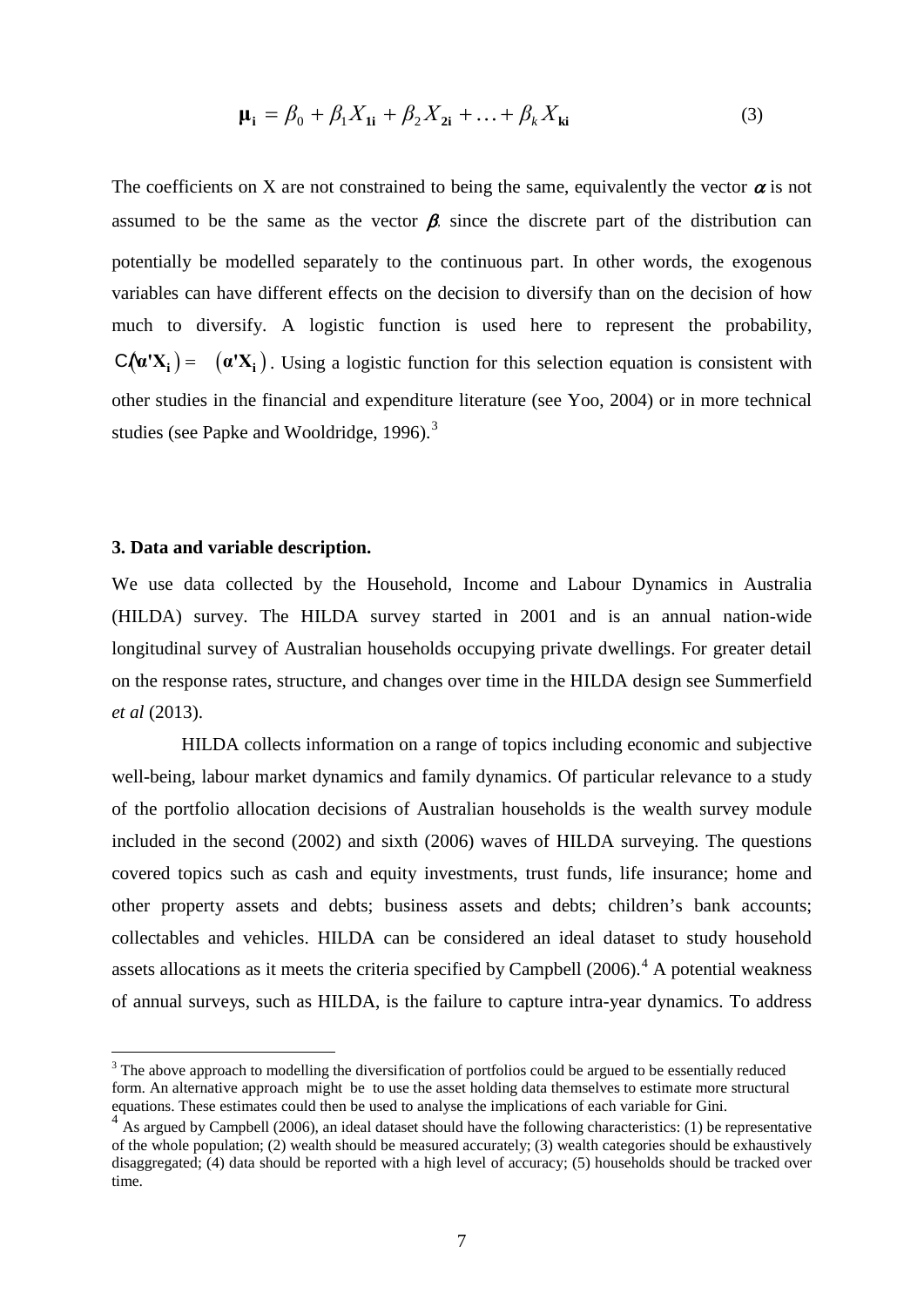this problem, HILDA respondents are asked to recall information, especially with respect to labour market and social security histories, over the course of the previous year.

An additional attractive feature of the HILDA data is the further inclusion of job insecurity measures; this is particularly rare amongst economic surveys. Indeed, to the best of our knowledge, the only other relevant surveys containing similar information on employment prospects are: the Health and Retirement Survey (HRS), conducted at the University of Michigan since 1992; the Survey of Economic Expectations (SEE), conducted at the University of Wisconsin-Madison since 1994; and the Survey on Household Income and Wealth (SHIW) conducted at the Bank of Italy during the years 1995 and 1998. The problem with these latter three surveys, for the purposes of this study, is that they either collect information only at an individual level or they collect information only for a random sample of members within each household. This leaves HILDA as the preferred data source for this study. Table 1 provides definitions for the variables used in the analyses, further explanations are provided below.

### *The Household*

As household characteristics are often summarized by reference to the head of the household (HH), it is clearly important to identify who the "head" of the household is. The criterion changes according to whether the household is represented by (i) a single person (or lone parent) or (ii) a couple (with or without children) family. The identification of the HH for the first household category (i.e. single persons or lone parents) is straightforward. The identification of the HH for the second household category (i.e. couple with/without children) is as follows. If the male is employed then the male is selected as the HH. If the male is not employed and the female is employed, then the female is selected as the HH. This 'maledominant' ranking is standard in the literature (see Cardak *et al.*, 2009), is consistent with observed employment behaviour in Australia (Mumford and Smith, 1999), and allows for more consistent cross study comparison.

In order to consider the implications of unemployment risks (discussed further below), only those households where the HH is employed are included in the analysis (as information on subjective job insecurity is only available for individuals supplying a positive number of hours of work in HILDA).

Table 2 provides descriptive statistics including the HH gender distribution and their employment status. There are 9083 households in the pooled sample of interest, most of whom have a male HH. On average, 89 per cent of the male HH are employed full-time in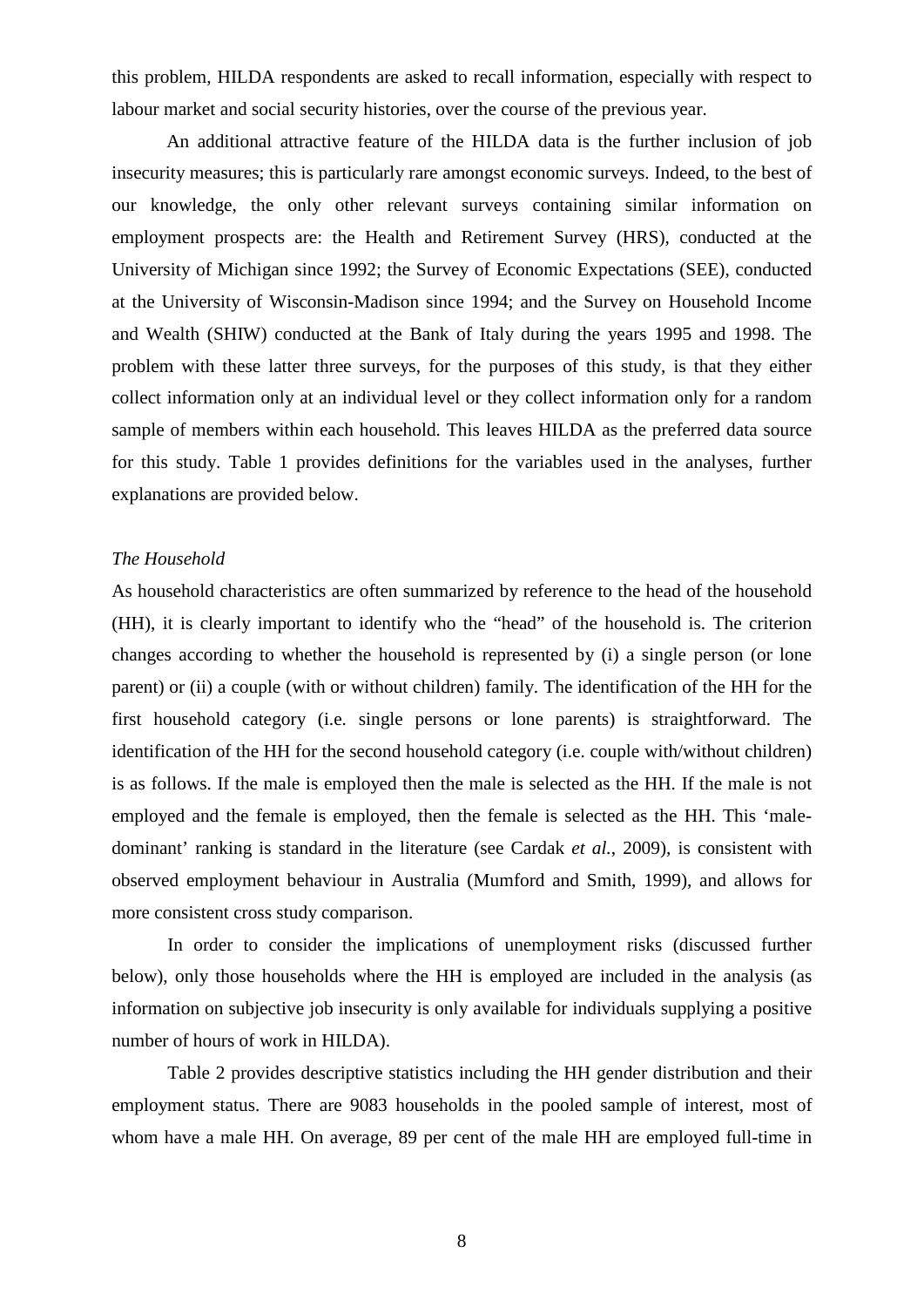both waves, the full-time employment rate is substantially lower (59 per cent and 62 per cent in the first and second wave, respectively) for female HHs (see Table A1 in the Appendix).

## *Financial Assets Holdings*

Household assets are grouped in the HILDA data according to the following eleven distinct components:

- 1. Equity investments: shares, managed funds (mutual funds) and real estate investment trusts;
- 2. Cash investments: government bonds, corporate bonds, debentures, certificates of deposit, mortgage-backed securities;
- 3. Trust funds also including children's trust funds but excluding property trusts;
- 4. Bank accounts;
- 5. Cash-in value of redeemable life insurance policies (policies paid on death excluded);
- 6. Home value;
- 7. Other properties value;
- 8. Businesses value;
- 9. Vehicles;
- 10. Collectibles, antiques, works of art;
- 11. Superannuation.

Table 3 presents descriptive statistics for the households' holdings of these assets (as well as income and wealth measures). The largest shares in the households' financial portfolio are equity investments, bank accounts and superannuation. Superannuation is a mandatory employer-based retirement saving scheme in Australia introduced in 1992 as a support to the existing pay-as-you-go pension scheme whereby employers are required by Federal law to contribute to the employee's retirement account. Originally this contribution was around 3% of the gross salary and has subsequently increased through the years reaching 9%. This mandatory retirement saving scheme now covers some 90% of the employees. (The superannuation scheme does not apply to employees who are older than 70; earn less than a minimum threshold per month; or younger than 18 and work less than 30 hours per week.) Given the primarily mandatory nature of superannuation, this variable is excluded from the computation of the dependent variable, leaving 10 distinct categories of assets households can choose between. (The sensitivity of the results to this assumption is considered in Section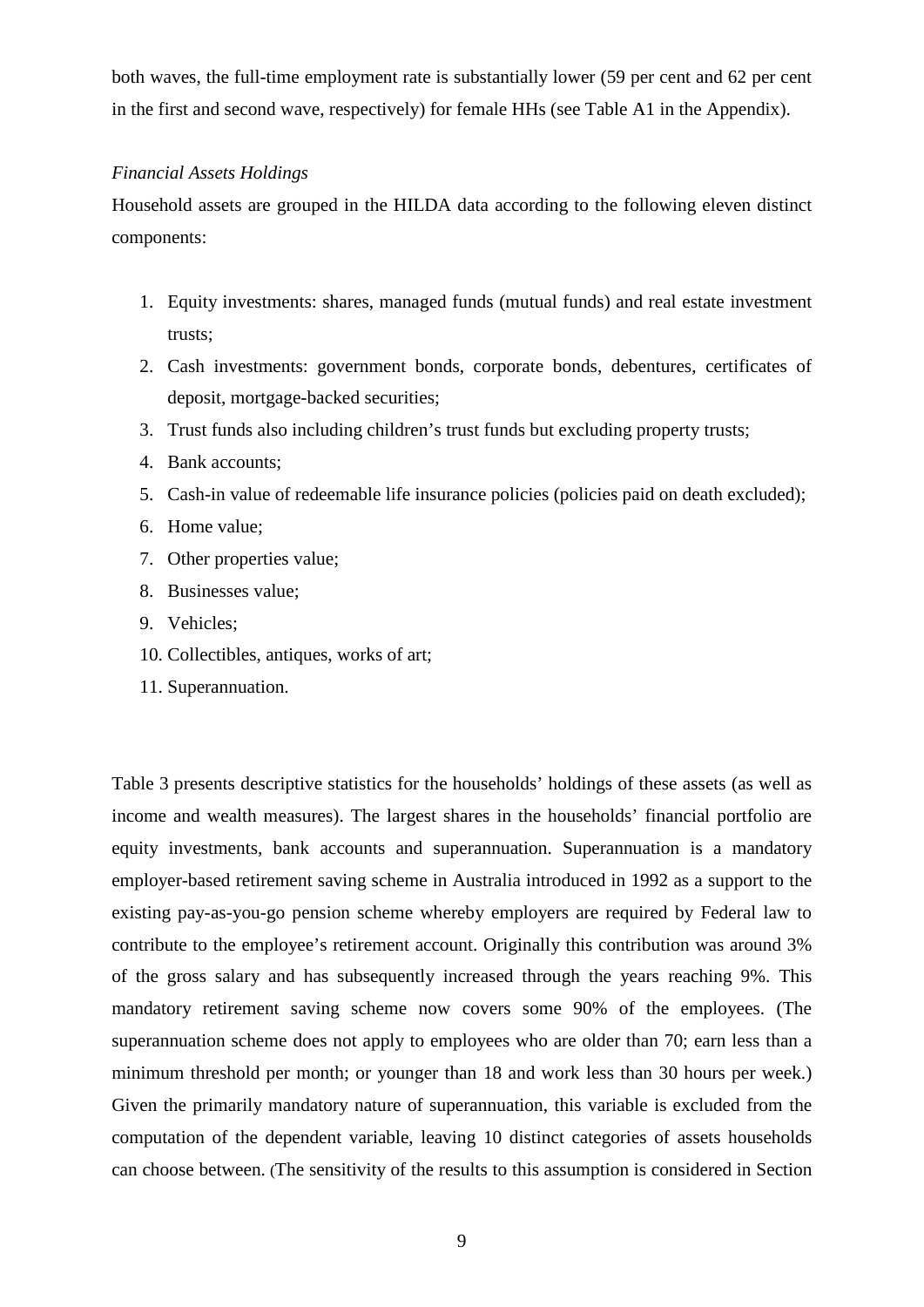5 when robustness is addressed and the analysis is replicated with the inclusion of superannuation.)

The main class of assets in equity investments are shares or common stock. Share ownership is widespread in Australia with 43% of households holding shares (see Table 3). Other important household assets are houses, other properties and businesses. Differences in asset ownership through the wealth distribution are very apparent in Table 3, this is particularly so for household net income; equivalised income<sup>[5](#page-8-1)</sup>; net worth (the difference between total assets, financial and non-financial, and total debts); and the risky assets ratio (the ratio of equity investments to total financial assets holding). The distribution of equity assets is highly skewed; the median household typically holds no risky assets, while households at the  $75<sup>th</sup>$  and  $90<sup>th</sup>$  percentiles hold on average \$9,000 and \$60,000 of these assets, respectively. The distribution of other holdings can also be seen to be highly skewed in Table 3 (such as cash holdings). As expected, there are also many zero recordings, especially amongst the lower percentiles.

Figure 1 reports the distribution of the Standardised Gini Index (SGI) measuring how homogeneously, or heterogeneously, households' assets holdings are diversified across the ten different assets categories. The distribution seen in Figure 1 is quite common in financial applications; the spike at 0 indicates that a large number of Australian households do not diversify and instead keep all assets holdings in a single asset category (typically bank accounts, homes or vehicles). The spike also indicates that there could be a selection mechanism occurring. Implying factors affecting the decision to diversify could impact differently on the decision of how much to diversity given that the household has decided to diversify.[6](#page-11-0) We will explore this further via estimation with the ZIB model below.

# **Explanatory variables.**

## *Attitudes to Risk*

It has long been recognised in the economic literature that individuals may react differently to the same risk scenario according to their attitude towards risk (their risk preferences). Attitudes towards risk are approximated by the information contained in the response to the following survey question:

<sup>&</sup>lt;sup>5</sup> Equivalised income adjusts income for household size (dividing income by 1 plus 0.5 for each adult other than the head and 0.3 for each child).

<span id="page-11-1"></span><span id="page-11-0"></span> $6$  Figures plotting the predicted Gini against equivalized income, for all three models, are available from the authors upon request.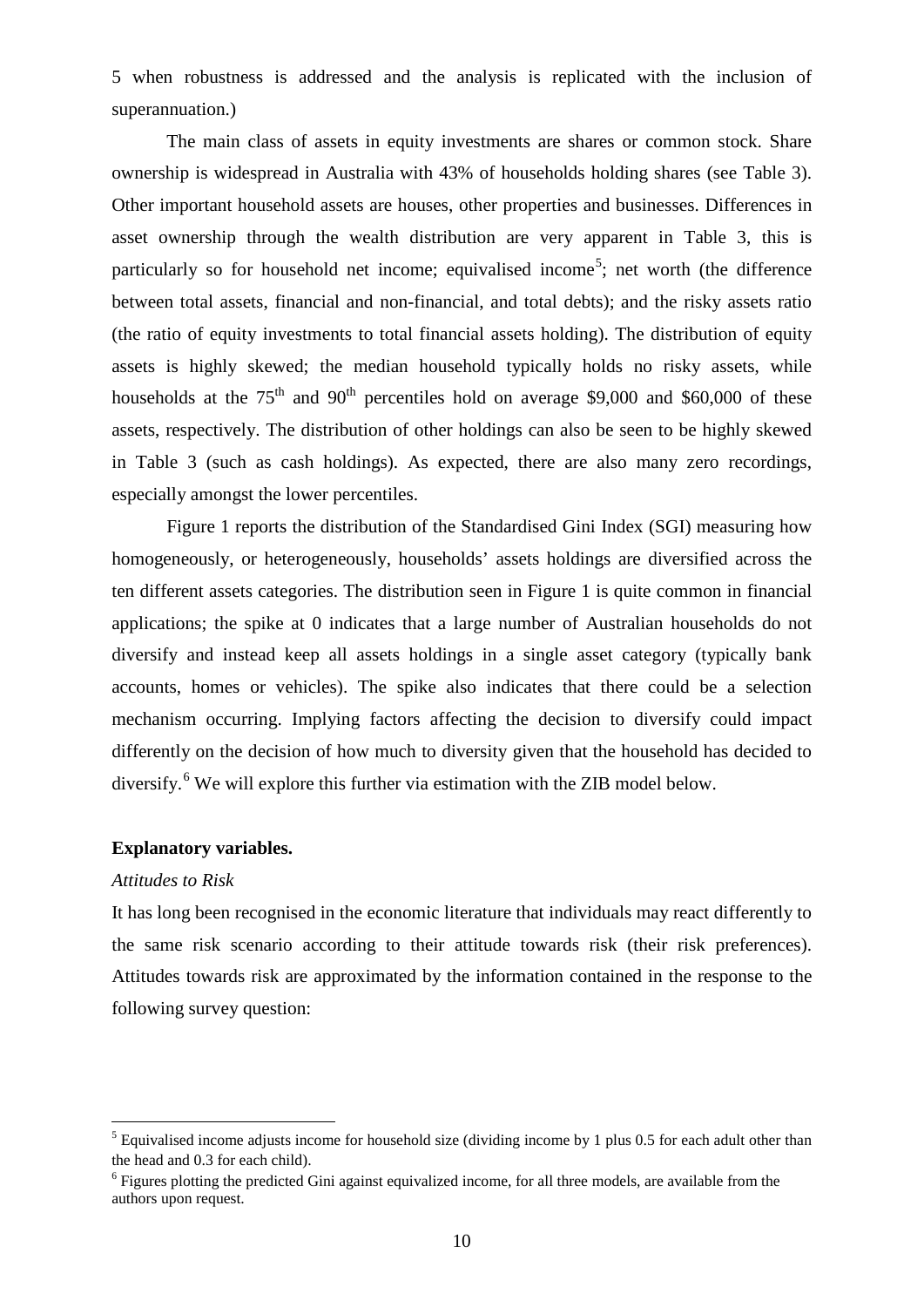*Which of the following statements comes closest to describing the amount of financial risk that you are willing to take with your spare cash? That is, cash used for savings or investment.*

- *1. Take substantial risks expecting substantial returns;*
- *2. Take above-average risks expecting above-average returns;*
- *3. Take average financial risks expecting average returns;*
- *4. Not willing to take financial risks;*

Risk aversion is measured with an indicator variable set equal to 1 if the individual is not willing to take financial risks (response "4") and 0 otherwise. Risk loving is measured with an indicator variable that is equal to 1 if the individual either takes substantial risks expecting substantial returns (response "1") or takes above-average risks expecting above-average returns (response "2") and 0 otherwise. Table 2 reveals that 28 per cent of the households were risk averse in the pooled sample whilst only 11 per cent were risk loving. These are obviously only general indicators of risk attitude. Risk aversion and risk loving behaviour relate to very specific characteristics of the utility function which is clearly not being modelled here and are instead only being approximated (Hanna and Lindamood, 2004). Attitudes towards risk (being risk averse or risk loving) should be interpreted accordingly throughout this paper.

## *Measures of Background Risk*

Many households face common relevant background risks: labour market income risk; health risk; and committed expenditure risk (see Table 2). By definition, all of the heads of households included in this study are employed; male HH are more likely to be employed in full time jobs (89 per cent) than are the female HH (61 per cent), see Table A1 of the Appendix. They may nevertheless be concerned about prospects for future employment in their job. As discussed above, a particularly attractive characteristic of the HILDA survey is the presence of subjective job insecurity information. The job insecurity measure (*future employment worry*) used in this study is a binary variable obtained from the following question: "I have a secure future in my job" with answers ranging from 1 [Totally Disagree] to 7 [Totally Agree]. The binary variable is set to 1 (Worried) if the original variable is less than the midpoint 4 and 0 (Not Worried) otherwise. It is relatively common to have job insecurity worries, 31 per cent of the pooled sample do (Table 2). Male and female HH's are similarly likely (81 and 83 per cent, respectively) to be not worried about their future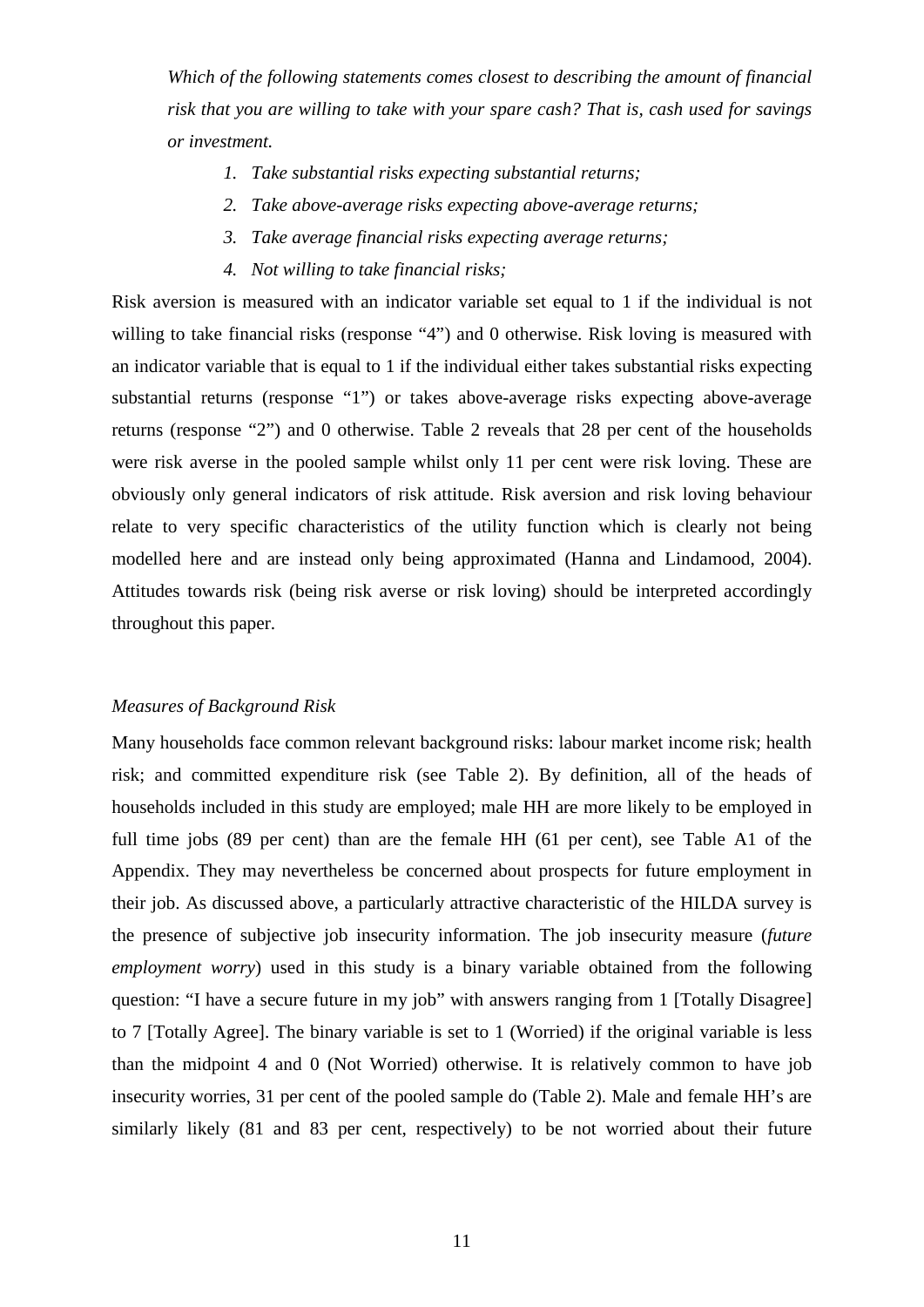employment in time  $t$  (2006) given that they were not worried in period  $t$ -1 (2002)<sup>[7](#page-11-1)</sup>, with male HHs being slightly more likely to remain worried about the future security of their job (39 versus 35 per cent for males and females, respectively), as shown in Table A2 of the Appendix.

The between and within variations of this job insecurity measure are similar across the two genders. The between summary indicates that 41.6 per cent of the male HH's were worried at least once about their future employment in the two waves (36.2 per cent of the female HH were). The within summary indicates that 78.6 per cent of the male HH's who were ever worried about their future employment, were always worried about their future employment. The percentage rises to 87.2 per cent in the female HH case (see Table A3 in the Appendix).

Risk associated with health status can be seen both as a source of income risk as well as source of expenditure risk. Even though Australia provides access to public health care, in practice there are indirect costs that would reasonably be expected to arise in the case of a negative health shock. The health variable is based on a self-assessed measure ranging from 1 to 5, which is recoded as a binary variable indicating whether or not the individual reports that they have poor health status. Some one in ten heads of households report they have poor health status (Table 2).

Committed expenditure risk is measured in terms of the burden of main residence mortgages and rent on household disposable income (i.e. mortgage and rent ratios). As discussed above, housing is an important long-term asset (especially for the middle-class) that also delivers housing services to owners. Housing is also an illiquid asset and it is costly for homeowners to adjust housing services consumption in response to economic shocks. Illiquidity may have serious implications for both homeowners and non-homeowners including discouraging homeownership, and/or financial risk-taking by homeowners (Fratantoni, 2001; Cocco, 2005; Shore and Sinai, 2010; Davidoff, 2006).

<span id="page-13-0"></span>Housing plays an additional role as it can be used as collateral to facilitate borrowing and borrowing constraints are an important feature of household finance. In an inter-temporal setting, the households' future consumption is determined not only by their wealth and investment opportunities, but also by future net income if they are borrowing constrained. Moreover, borrowing constraints vary across the age distribution: they are typically more binding for young households than for older households (who may have already accumulated retirement savings). The modelling of asset diversification clearly requires liquidity

<sup>&</sup>lt;sup>7</sup> Given two states *i* and *j* and two time periods, the probability of transitioning from one state (*i*) to another (*j*) can be expressed as  $p_{ij} = Pr\{X_t = j | X_{t-1} = i\}$ .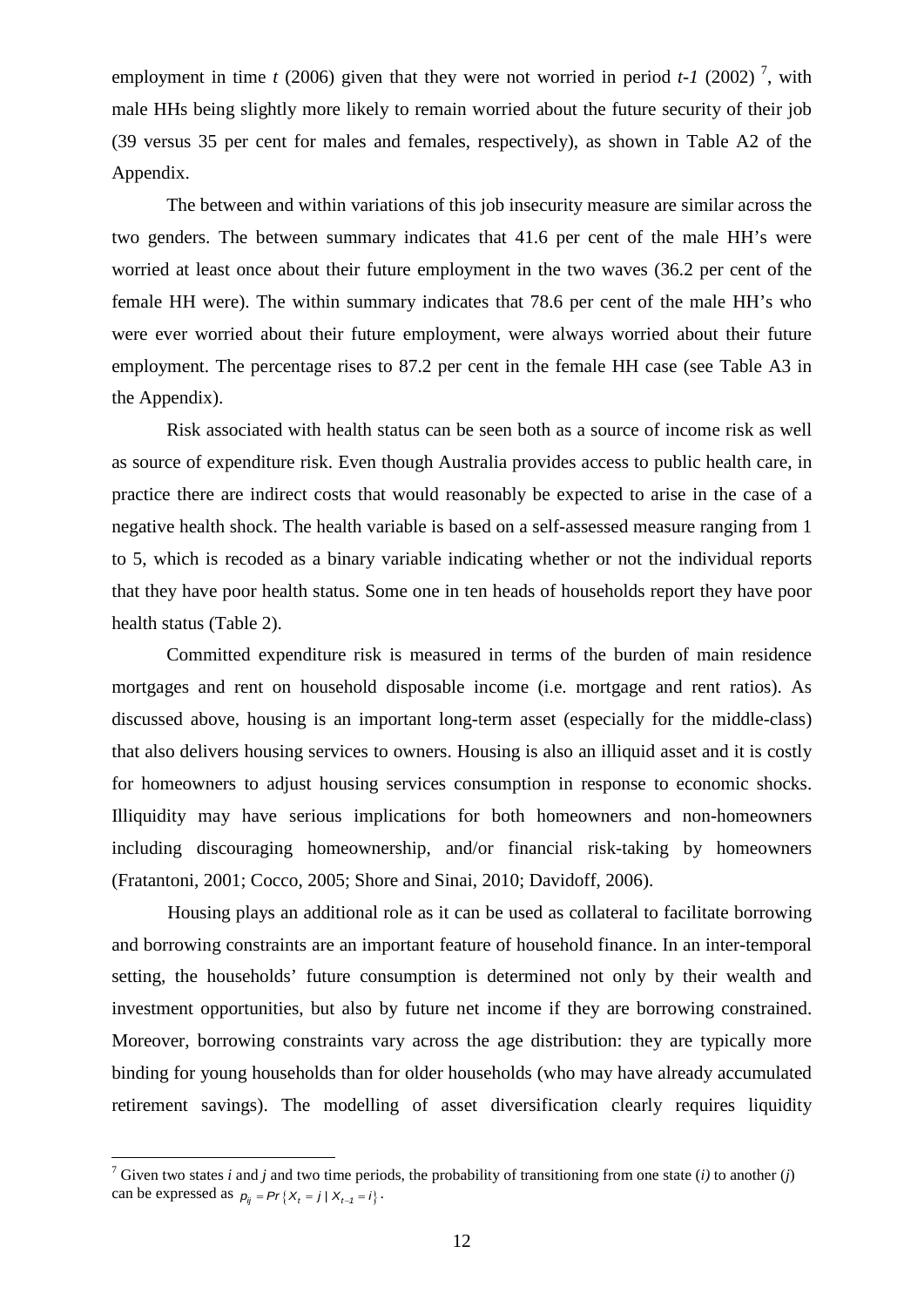constraints to be taken into account. Liquidity constraints are proxied here by information obtained from the following survey question: *Suppose you had only one week to raise \$2000 for an emergency. Which of the following best describes how hard it would be for you to get that money?* Liquidity constraints are captured in this context by a binary indicator set equal to 1 if the individual responded that they "could not raise emergency funds" and 0 otherwise.

# *Other explanatory characteristics*

Measures of risk (although major influences on savings allocations) are not the only likely determinants of financial risk exposure. Other household characteristics such as income (household disposable income); net worth (the difference between all assets and debts held by the household); age; educational attainment; occupation; industry; region of residence; and social interaction may also be significant determinants (Campbell 2006).

Considering the demographic measures in more detail, the average household head in the pooled sample is 41.5 years old, 69 per cent of them are coupled, and two thirds of households have a dependent child present (Table 2). Heckman and Robb (1985) and Ameriks and Zeldes (2004) argue that portfolio choice should be affected by time effects, age effects and cohort effects; however these effects, in particular cohort effects, cannot be easily disentangled<sup>[8](#page-13-0)</sup>. In common with much of the literature (see Heaton and Lucas, 2000) cohort effects are set to zero here enabling the estimation of age effects.

According to Guiso *et al.* (2005) and Haliassos and Bertaut (1995) education is an able predictor of equity ownership as ignorance and misperceptions constitute a barrier to stockholding that can be overcome by education and the free acquisition of information. Education is also a measure of human capital. Furthermore, more educated households can diversify their portfolios more efficiently and expect to earn higher returns per unit of risk when they decide to participate in financial markets<sup>[9](#page-14-0)</sup>. There are considerable numbers of Australian households where the head has secondary or lower level education (some 36 per cent, see Table 2), with only 26 per cent having tertiary level qualifications.

Social interaction would be expected to facilitate transferral and effective sharing of information which may be an important determinant in assets distribution (Hong *et al.*, 2004;

<span id="page-14-1"></span><sup>&</sup>lt;sup>8</sup> At a given time *t*, a person born in year *b*, is  $a_t$  years old, namely,  $a_t = t-b$ . Therefore, it is not possible to separately identify  $a<sub>b</sub>$ , t, and  $b$ . Even with highly detailed panel data, the data structure could be fit equally well just using  $(a_t, t)$ ,  $(a_t, b)$  or  $(t, b)$ . Cohort effects are the most problematic to capture. Cohort effects could in principle capture the effect of different labour market experiences on the human to financial wealth ratio of each cohort at different ages.

<span id="page-14-0"></span><sup>&</sup>lt;sup>9</sup> A large component of wealth for most households is human capital, which is non-tradable. The human capital literature has started to treat education as a risky investment chosen jointly with risky financial assets (see Palacios-Huerta, 2003). As reported in Heaton and Lucas (2000) and Campbell and Viceira (2001), this background risk increases risk aversion and may result in the household investing more cautiously, partially offsetting the relationship between education and diversification.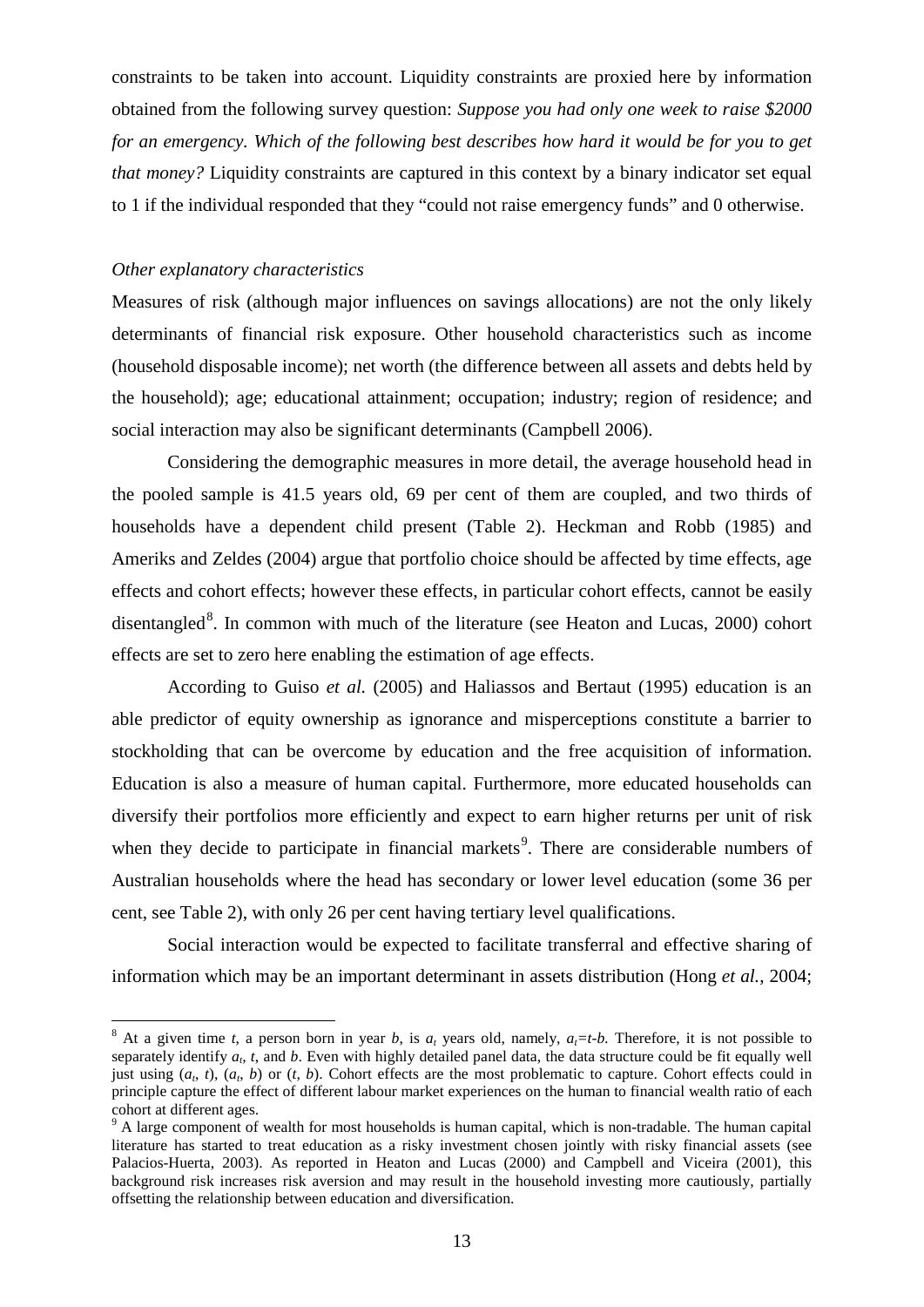Guiso *et al.*, 2005). More informed individuals have better chances to form correct expectations of financial markets and consequently to behave more efficiently. Social interaction is measured from the respondent reporting his/her satisfaction to the statement "*I feel part of my local community*"*.* The levels of satisfaction range from 0 (totally dissatisfied) to 10 (totally satisfied). If the level of satisfaction is over the mid-point 5, the binary variable is set equal to 1 and the household is interpreted as socially interacting.<sup>[10](#page-14-1)</sup>

Table 2 also reports the geographical distribution of the selected households across the two waves. Even though there is some movement across the different regions, the household distribution is generally constant across years. The occupation and industry distributions also remain fairly stable across the two genders. Male HH's are more likely to be managers, technicians, machinery operators and drivers. In contrast, female HH's occupy more professional, clerical and administrative occupations. The majority of male HH's are employed in the manufacturing, construction and transportation industries, whereas most of female HH's are employed in the health care and education sectors.

# **4. Results**

The results can be seen to be broadly consistent qualitatively across the three models as shown in Table 4, however, there are notable examples of significant differences.

Considering the results in more detail, richer households, both in terms of disposable income and in terms of their net worth, are more likely to decide to diversify their asset holdings (column 3)<sup>[11](#page-15-0)</sup> and to have a higher degree of asset diversification (columns 1, 2 and 4) in accordance with finance theory predictions. Analogously, households with liquidity constraints are less likely to have more extensive assets diversification and they are also less likely to diversify at all. Short term (up to 12 month) health and job insecurity concerns were predicted to be related to asset under-diversification. The results support these priors in both cases across all three models. And, compared to single person households, couples are found to be more likely to have more diverse asset holdings. The last parameter estimate reported in Table 4 refers to the time measure that is consistently statistically significant; households choosing to diversify and the extent of their asset holding diversification increased between 2002 and 2006.

<sup>&</sup>lt;sup>10</sup> The HILDA survey includes more than one potential measure of social interaction which we found to have less explanatory power, these measures include "satisfaction with the neighbourhood in which you live"; "how often get together socially with friends/relatives not living with you"; and 'I seem to have a lot of friends'. These variables appear to be capturing an active social life rather than being related to sharing financial information. The measure of social interaction that we include in our estimation better captures the idea conveyed by the model and is more consistent with the literature.

<span id="page-15-1"></span><span id="page-15-0"></span><sup>&</sup>lt;sup>11</sup> As discussed above, equation (1) models whether or not *not* to diversify, so the reported coefficients for the participation equation (reported in column 3) are rescaled by -1 to allow for intuitive interpretation; the discussion that follows, is therefore also conducted in terms of whether or not to diversify.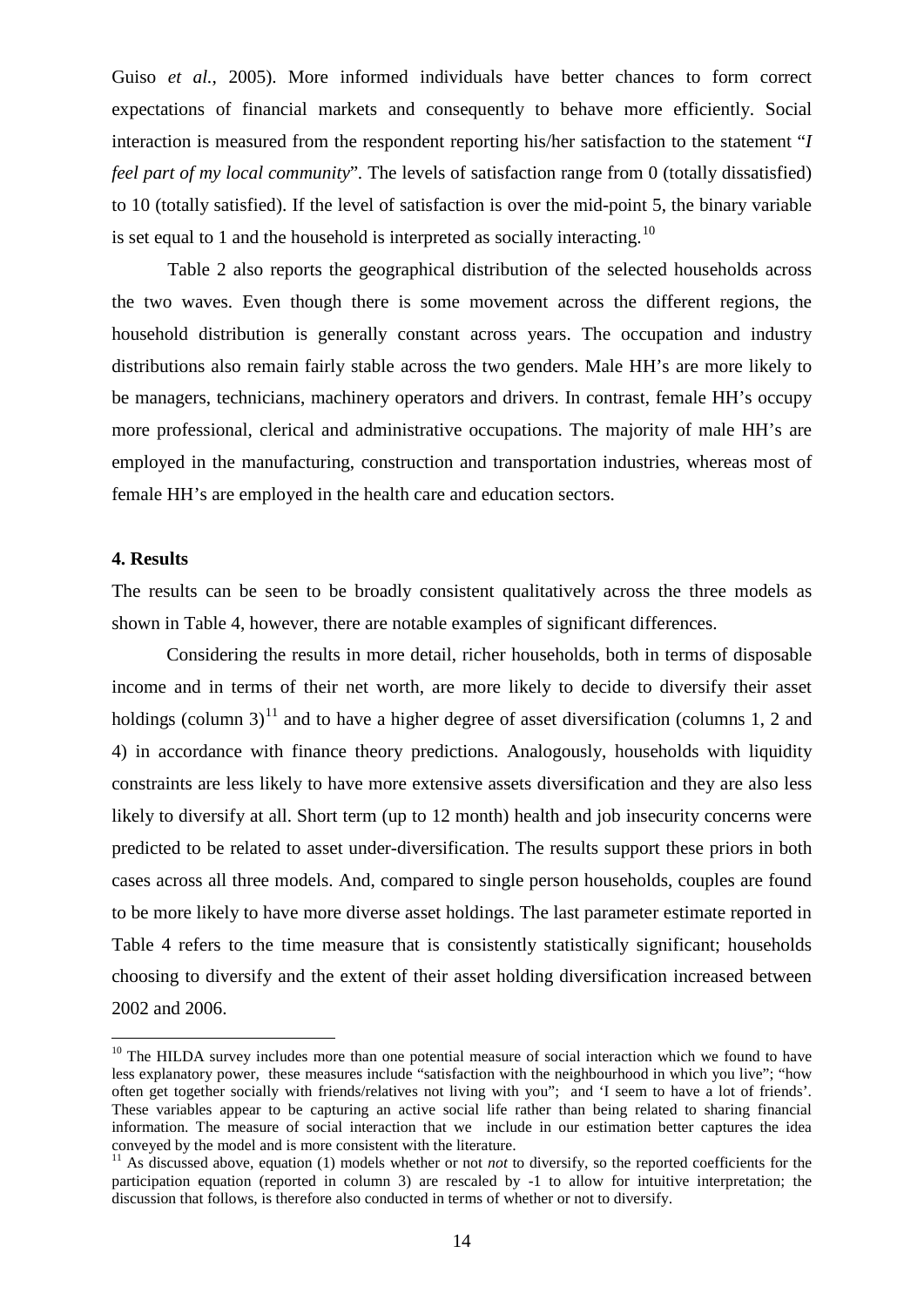Differences in reported results in column 3 (choosing to diversify) and column 4 (the extent of diversification) of Table 4 indicate that some of the explanatory variables are having differential impacts on the selection than the level decision. For example, households with a higher mortgage ratio (i.e. households with a heavier mortgage burden) are found to have less extensive assets diversification. However, the mortgage ratio is not statistically significant in the selection equation.

Using the ZIB model to separate the choice of diversifying from the extent of diversification also reveals different interpretations of risk attitudes. Results for the Tobit and Fractional Logit model would suggest a positive (negative) relationship between being risk loving (averse) and asset holding diversification. Results from the ZIB estimation reveal an insignificant relationship once the choice to diversify is allowed for. A similar pattern is found with rent ratios.

Considering the demographic variables, all the estimated models suggest a quadratic relationship between the distribution of asset holding and age (see columns 1, 2 and 4). The turning points with respect to age are approximately 60 years in each estimate. Having crossed the turning points, it is less likely that the households will increase the extent of their asset holding diversification. Whilst qualitatively similar, the decision to participate in asset holding diversification (column 3) is actually not found to be significantly related to age: neither the level nor the quadratic are significantly different from zero in the selection equation.

The presence of dependent children is associated with being more likely to choose to participate in diversification but not found to be significantly related to the distribution of household asset holding<sup>[12](#page-15-1)</sup> in any of the three models, this is perhaps unsurprising as children are not likely to be directly involved in this diversification.

Considering the potentially important relationship between education and asset diversification (the omitted category is less than secondary school education), there is evidence that completing secondary education is associated with greater diversification in the ZIB model (column 4) but the findings are generally not significant in the other models. Postsecondary education is generally found to have a statistically significant association with asset diversification at conventional confidence levels<sup>13</sup>. For those with tertiary qualifications, however, the relationship with the decision to participate is not significant. It would appear that higher levels of education are associated with more diversification but not

<sup>&</sup>lt;sup>12</sup> This issue was further analysed by including interactive measures between couples with and without dependent children; they were not found to be significantly relevant at conventional confidence levels.

<span id="page-16-0"></span> $\frac{13}{13}$  We also considered a more detailed approximation to actual years of education and found no significant association with asset diversification.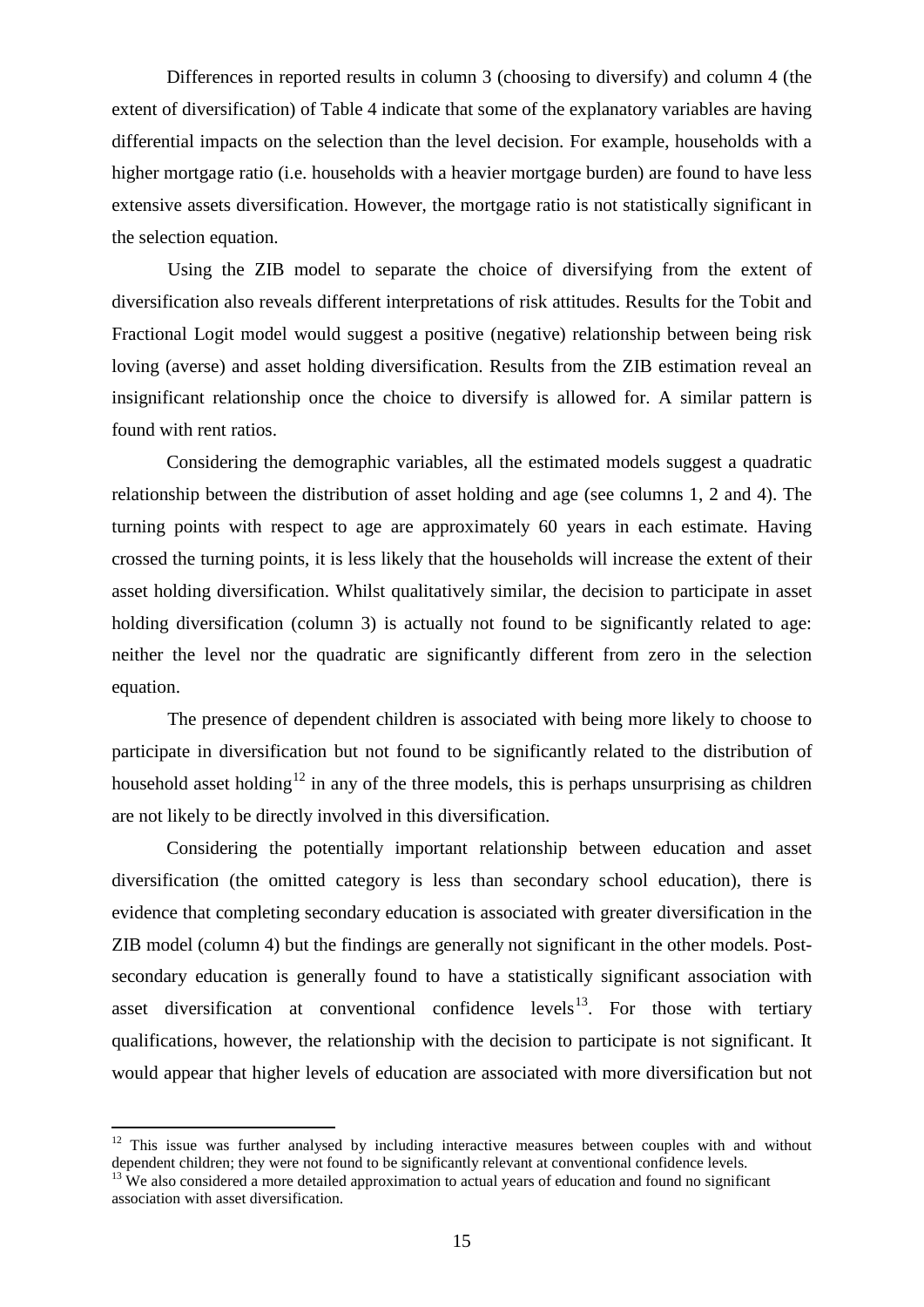necessarily being more likely to choose to diversify. The consistency of these findings may be constrained by the general nature of the education measure being considered. In particular, specific education of financial markets may be required in order to take appropriate assets diversification decisions. Nevertheless, it is reasonable to conclude that post-secondary education is associated with greater asset holding diversification in Australian households.

A further interesting result is the positive relationship found between social interaction and diversification. Comparing results across all four columns implies that social interaction facilitates asset holding diversification but it is not related to the participation decision of whether or not to diversify at all. A similar result to that found for the tertiary educated.

Finally, regional identifiers are included in the analysis primarily as control measures, they are found to have a jointly significant relationship with diversification (participation and distribution).

#### **5. Robustness considerations.**

We may wish to consider how robust the results are to some of the modelling assumptions imposed in the analysis. Here we present discussion of three of the more pertinent of these.

# *(a) Superannuation.*

As discussed above, superannuation is a mandatory retirement scheme in Australia since its introduction at the national level in 1992. Employees are also allowed to make voluntary contributions and many may choose to do so, especially those approaching retirement. Furthermore, holders of superannuation assets might evaluate the present value of their expected future pay-outs and adjust their current portfolios according. For these reasons, superannuation is now considered as a choice variable here. The models whose estimates are presented in Table 4 were re-estimated including superannuation, and directly comparable results are provided in Table A4 of the Appendix. The results show few significant differences, however, noteworthy exceptions apply to the relationships with age and risk aversion. We suspect strong cohort effects to be occurring with superannuation; younger workers have a greater proportion of their wage related income associated with mandatory superannuation savings whilst older workers have a greater incentive to make voluntary payments. This may also help to explain the insignificant findings for job insecurity, mortgage ratio or social interaction with the extent of asset diversification. The full effect of mandatory superannuation on the decision to diversify asset holdings and on the extent of this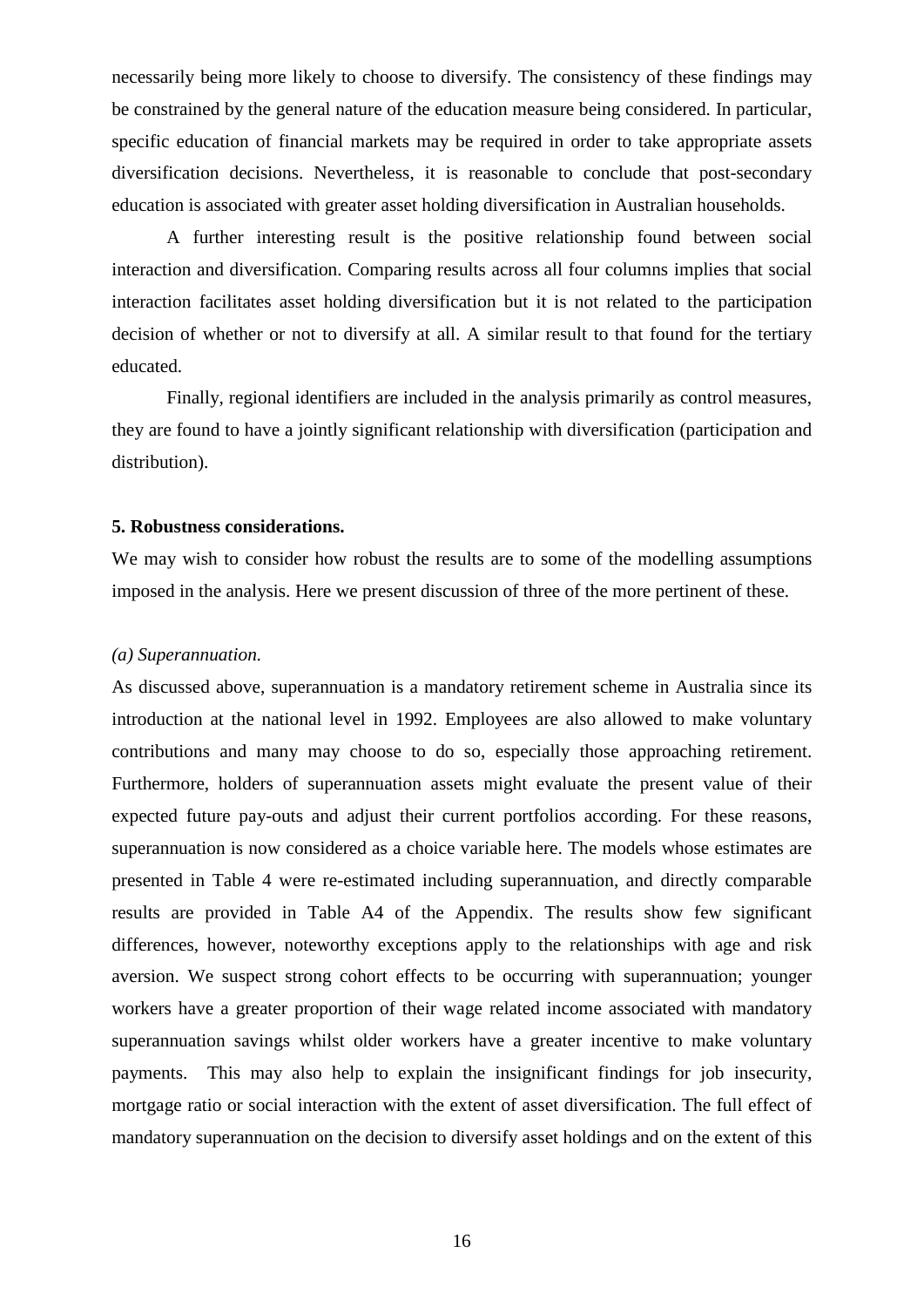diversification in Australia will become clearer over time as a greater proportion of the population are equally subject to the legislation. We recommend this for future investigation.

# *(b) Weighting.*

The HILDA survey sample grows through time as the number of joiners exceeds the number of drop-outs. The joiners are selected so as to keep the socio-demographic composition of the sample unchanged (Summerfield *et al*, 2013). The analyses presented in this paper focusses on a very particular subset of the survey respondents, however, it may be the case that asset diversification is associated with non-inclusion in the survey. For example, Boheim and Taylor (2000) argue that homelessness (and being subsequently less likely to be included as a survey respondent) is particularly pertinent when investments in housing is being analysed.

The potential presence of non-response bias in the sub-sample chosen for analysis here is tested using the variable addition test proposed by Verbeek and Nijman (1992). The results of this test for the ZIB model (see penultimate row of Table 4) suggests a potential problem of systematic non-response: households remaining in the sample are apparently more likely to decide to diversify compared to the households dropping out. Inverse Probability Weighted (IPW) estimators are used to correct for (potential) attrition bias in these sample estimates (Robins et al. 1995; Fitzgerald et al. 1998, 1999; Wooldridge 2002, 2010). This IPW approach is attractive since the generated weights can be applied in the context of the non-linear models used here.

Once again, the estimation procedures discussed for the results presented in Table 4 were replicated however this time with the use of the inverse probability weights. Comparable results are provided in Table A5 of the Appendix. They show very little difference in the results, most of the changes occur with larger standard errors reported for the Tobit model results (for example, with measures of education, job insecurity, and risk measures). In each case, the results remain qualitatively similar but are no longer significant at standard confidence intervals. Unsurprisingly, the rent ratio becomes positive and significant. Nevertheless, the lack of substantive differences in the results reported for the ZIB model does not support the use of the IPW estimators in this case.

# *(c) Matched HH sample analysis.*

The attrition issue can be further considered by constraining the sample of interest to be only those households where the head of household (HH) remains the same in both time periods, we call this the matched HH sample. The unconstrained pooled sample consists of 9803 observations, as discussed above, this is a sample with 4517 households in 2002 and 4566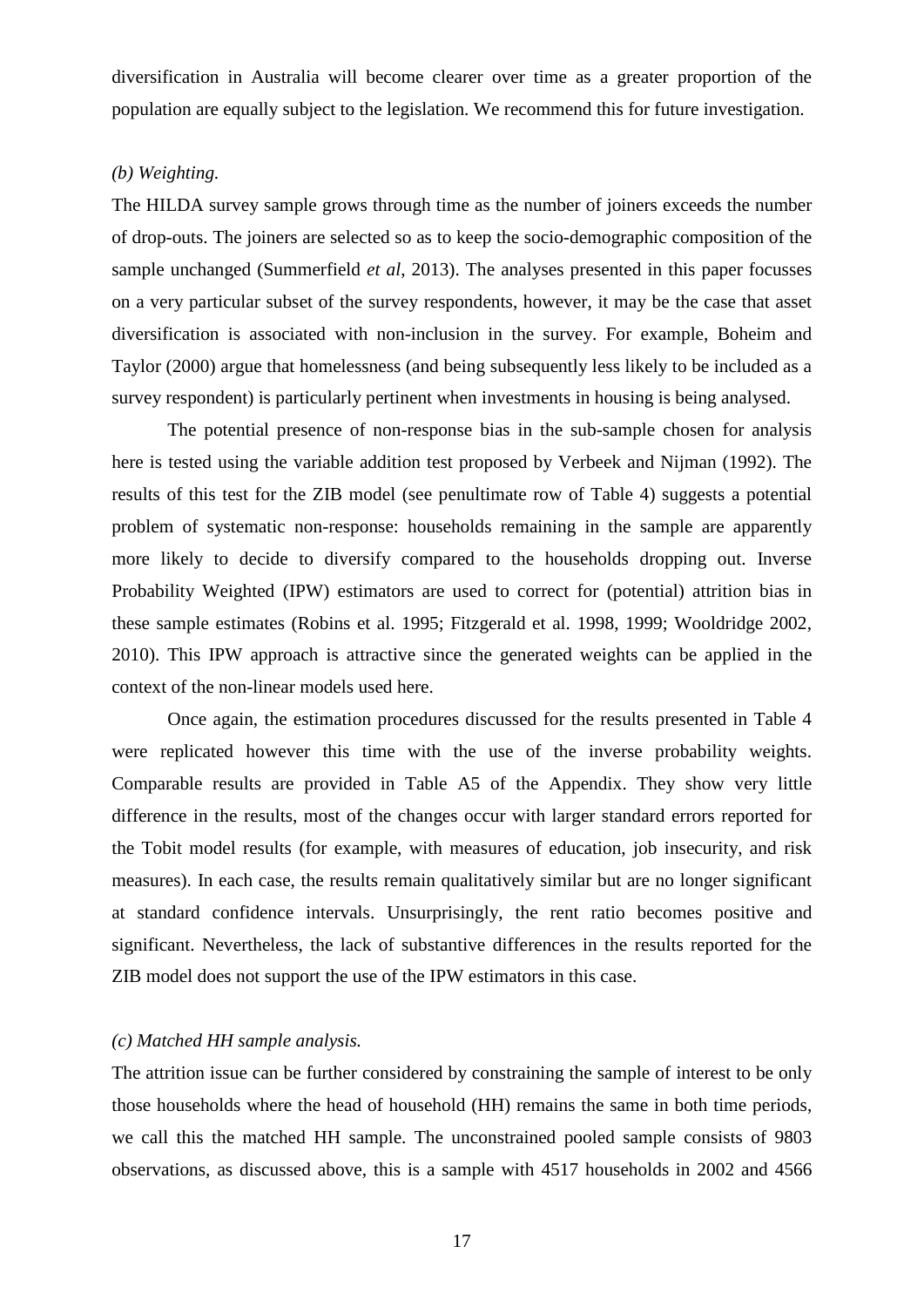households in 2006. The matched HH pooled sample consists of 5944 observations, 2972 households in each wave, The descriptive statistics in Table 2 suggest that the matched HH pooled sample tends (on average) to have slightly higher proportions of couple households, to be older, have a male full-time employed HH with tertiary education, and to register less job insecurity. These differences with the unconstrained pooled sample are, however, not significant at standard confidence levels. Table 4 presents results for analysis of the unconstrained pooled sample, directly comparable results for the matched HH pooled sample are presented in Table A6 of the Appendix. Once again, the results can be seen to show very little significant differences. This finding is perhaps not surprising when the distribution of asset holdings across households reveals the matched HH sample to (on average) hold higher wealth but with greater variance than the unconstrained pooled sample (comparing panels 1 and 2 of Table 3). Indeed, the only difference of note in the results is the increased standard errors associated with poor health and job insecurity, resulting in insignificant associations with these variables and asset holding diversification.

### **6. Conclusion**

This work combines recent literature on the modelling of proportions with the growing body of research concerning household financial decisions and asset allocations to analyse the determinants of Australian households' saving allocations. In particular, the recently developed Zero-Inflated Beta model (Cook et al., 2008) is used to jointly estimate the asset distribution decision (i.e. whether or not to diversify) with the decision of how much to diversify. Our findings support the use of this model over the more restricted Fractional Logit or Tobit models. We find significant differences in the decision to choose to diversify asset holdings from the extent of the diversification of asset holdings.

Australian households, where the head of the household is employed, are found to be more likely to participate in asset holding diversification if the household type is a couple, has dependent children, has greater net worth or higher household equivalized income. They are less likely to choose to diversify their assets if they face liquidity constraints, have poor health, insecure job prospects or are generally risk averse.

Household asset holding diversification, given participation, is found to be significantly related to the head of the household being older, coupled, having post-secondary education and engaging in more social interaction. As households become richer (having greater net worth, higher income, lower liquidity constraints, or lower committed mortgage expenditure) they also spread their asset holdings over a more diversified portfolio.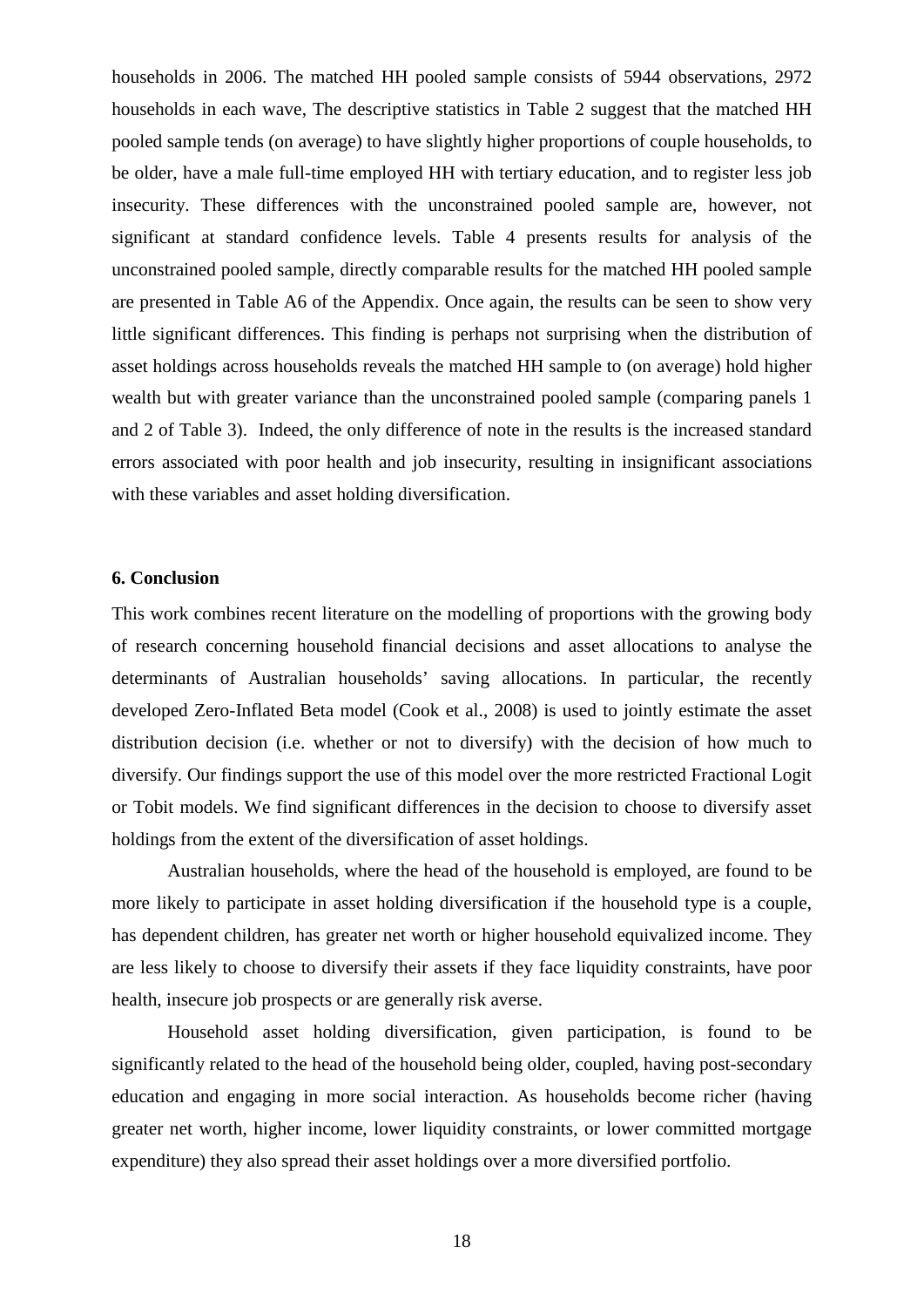We find that short term concerns over job security or health are associated with less participation in, as well as a lower extent of, asset holding diversification.

From a policy perspective, a further interesting finding is the insignificance of the relationship between lower general education levels (secondary and less than secondary) and asset diversification. Studies for other countries suggest that households appear to be aware of only a subset of available stocks and that information about the availability of assets is channelled through relevant learning and social networks (Guiso *et al.* 2002; Campbell 2006). This apparent ineffective information conduit in Australia not only affects the decision of whether or not to diversify, but also affects the extent of asset diversification. Our findings clearly suggest a role for asset suppliers to further advertise the financial instruments they offer in Australia.

# **Bibliography**

- Ameriks, J. and Zeldes, S.P., (2004), How do household portfolio shares vary with age? Unpublished paper, Columbia University.
- Bertaut, C.C. and Haliassos, M., (2006), Credit cards: facts and theories, in G. Bertola, R. Disney, and C. Grant eds. *The Economics of Consumer Credit Demand and Supply*, MIT Press, Cambridge, MA.
- Bertaut, C.C. and Starr-McCluer, M., (2002), Household portfolios in the United States, in Luigi Guiso, Michael Haliassos and Tullio Jappelli eds. *Household Portfolios*, MIT Press, Cambridge, MA.
- Böheim, R. and Taylor, M. P., (2000) My home was my castle: Evictions and repossessions in Britain.' *Journal of Housing Economics*, 9, 287-319.
- Campbell, J.Y., (2006), Household Finance, *Journal of Finance*, 61(4), 1553-1604.
- Campbell, J.Y. and Viceira, L.M., (2001), Who should buy long-term bonds? *American Economic Review*, 91, 99-127.
- Cardak, B. and Wilkins, R., (2009), The determinants of household risky asset holdings: Australian evidence on background risk and other factors, *Journal of Banking and Finance*, 33(5), 850-860.
- Carroll, C.D., (2002), Portfolios of the rich, in Luigi Guiso, Michael Haliassos and Tullio Jappelli eds. *Household Portfolios*, MIT Press, Cambridge, MA.
- Cocco, J.F., (2005), Portfolio choice in the presence of housing, *Review of Financial Studies*, 18, 535-567.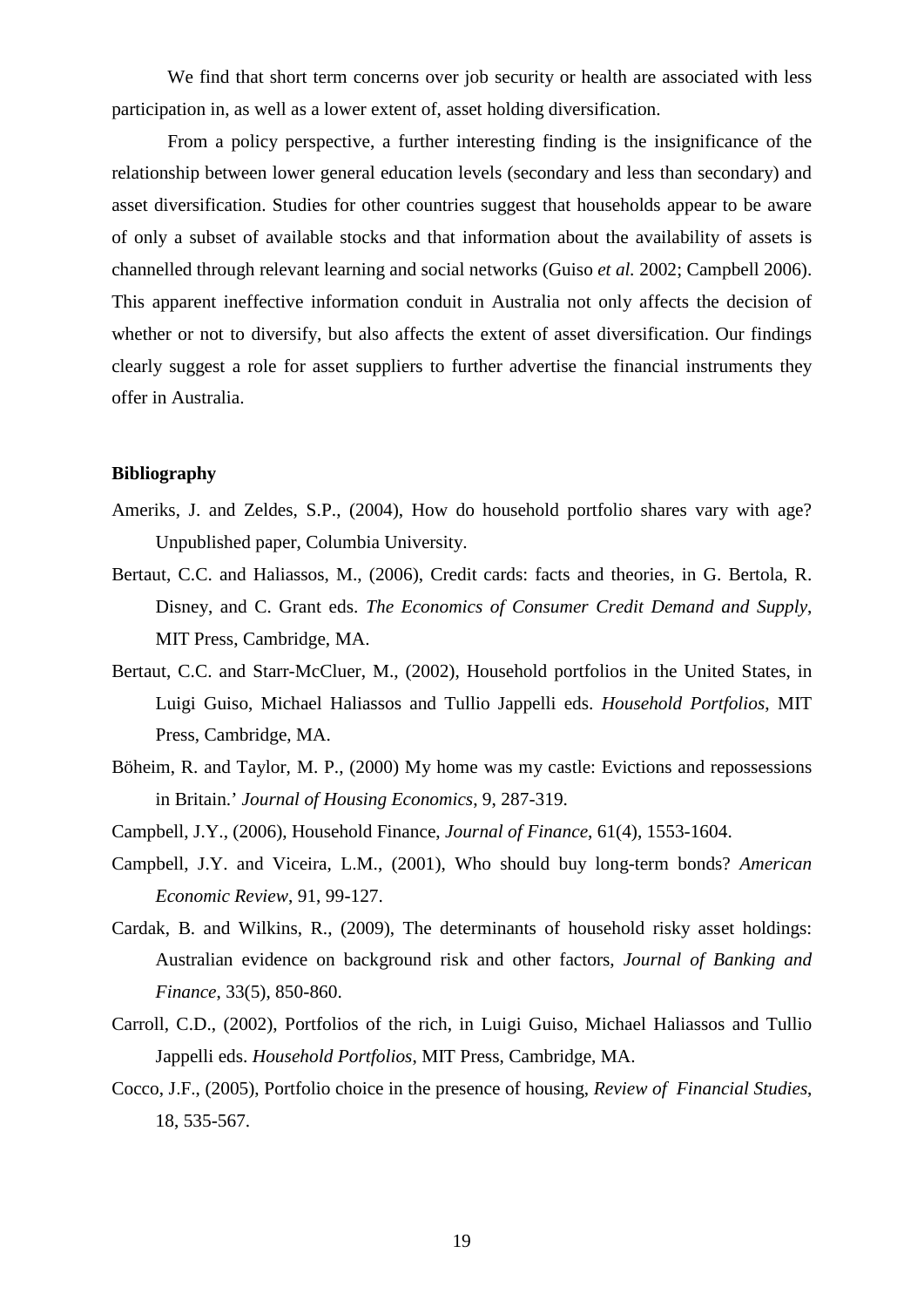- Cook, D.O., Kieschnick, R. and McCullough, B.D., (2008), Regression analysis of proportions in finance with self-selection, *Journal of Empirical Finance*, 15(5), 860- 867.
- Davidoff, T., (2006), Labor income, housing prices, and homeownership, *Journal of Urban Economics*. 59(2), 209-235.
- De Maio, F.G., (2007). Income inequality measures. *Journal of Epidemiology and Community Health*, 61(10), 849-852.
- Edwards, H.R., Drane, N.T., and Gates, R.C. (1968). *The Australian Survey of Consumer Expenditures and Finances, 1966-1968.* Macquarie University Rare Books Holdings, Sydney, Australia.
- Ferrari, S., Cribari-Neto, F., (2004), Beta regression for modeling rates and proportions. *Journal of Applied Statistics*, 31, 799-815.
- Fitzgerald, J., Gottschalk, P. and Moffitt, R. (1998) An analysis of sample attrition in panel data. The Michigan Panel Study on Income Dynamics', *Journal of Human Resources*, 33, 251-299.
- Fitzgerald, J., Gottschalk, P., and Moffitt, R., (1999) Sample attrition in panel data: the role of selection observables, *Annales d'Economie et de Statistique*, 55-56, 129-152.
- Fratantoni, M.C., (2001), Homeownership, committed expenditure risk, and the stockholding puzzle, *Oxford Economic Papers*, 53, 241-259.
- Gentry, W. and Hubbard, G., (2004), Entrepreneurships and household saving, *Advances in Economic Analysis and Policy*, 4(1), Article 8.
- Guiso, L., Haliassos, M. and Jappelli, T., (2002), *Household Portfolios,* MIT Press, Cambridge, MA.
- Guiso, L. and Jappelli, T., (2005), Awareness and stock market participation, *Review of Finance*, 9, 537-567.
- Guiso, L., Sapienza, P. and Zingales, L., (2005), Trusting the stock market, unpublished paper, University of Chicago and Northwestern University.
- Haliassos, M. and Bertaut, C., (1995), Why do so few hold stocks?, *Economic Journal*, 105, 1110-1129.
- Hanna, S.D., and Lindamood, S., (2004). An improved measure of risk aversion. *Financial Counseling and Planning*, 15 (2), 27-38.
- Headey, B. Warren, D. and Wooden, M., (2008). The structure and distribution of household wealth in Australia: cohort differences and retirement issues. *FaHCSIA Social Policy Research Paper* No. 33. Commonwealth of Australia: Canberra, Australia.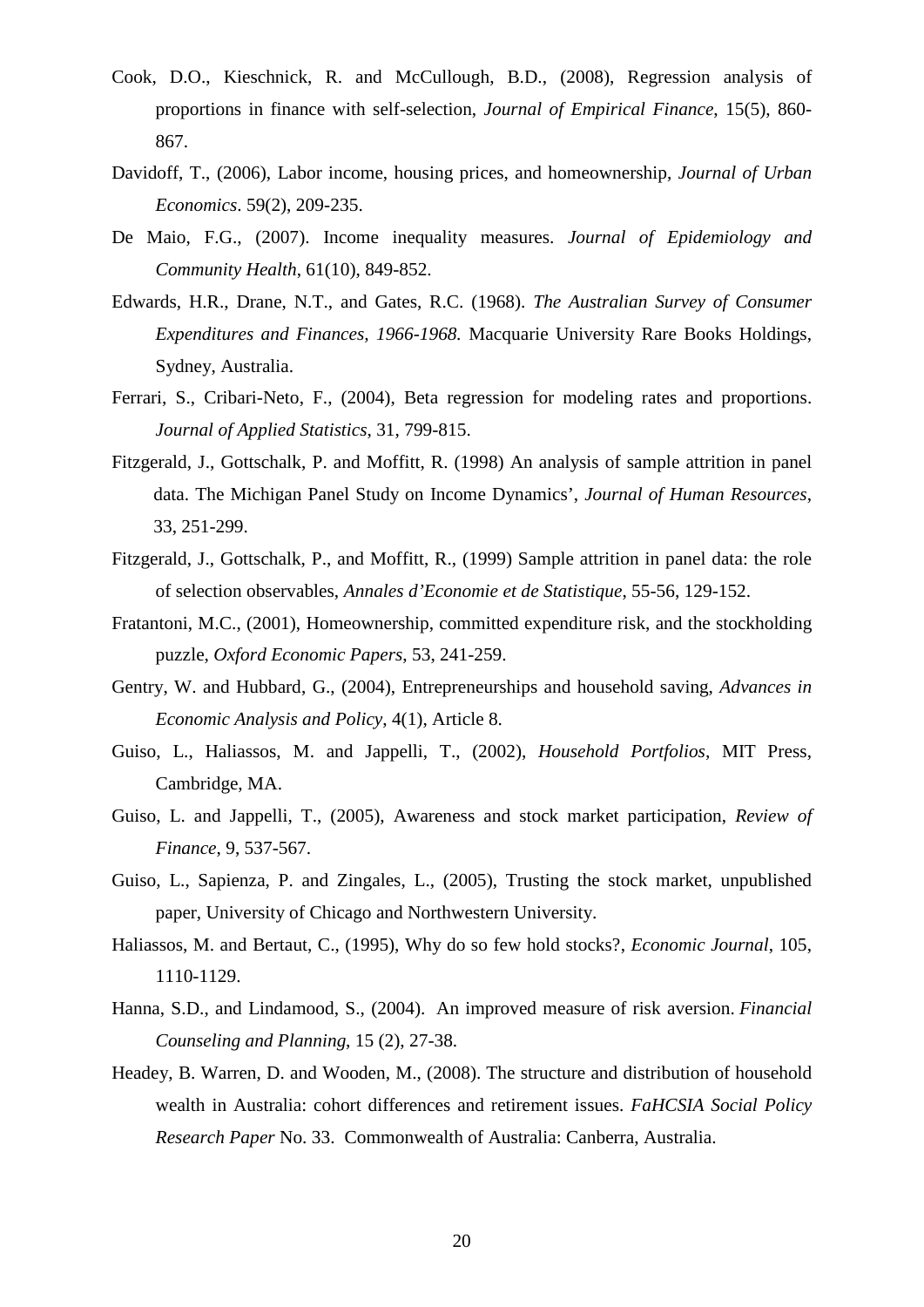- Heaton, J., and Lucas, D., (2000), Portfolio choice and asset prices: The importance of entrepreneurial risk, *Journal of Finance*, 55, 1163-1198.
- Heckman, J. and Robb, R., (1985), Using longitudinal data to estimate age, period, and cohort effects in earnings equations, in W. Mason and S. Fienberg eds. *Cohort Analysis in Social Research: Beyond the Identification Problem*, 137-150, Springer-Verlag, New York.
- Hong, H., Kubik, J.D. and Stein, J., (2004), Social interaction and stock-market participation, *Journal of Finance*, 59, 137-163.
- Izan, H.Y. and Clements, K.W. (1985). A cross-sectional analysis of asset holding. *Journal of Business Research* 13, 473-481.
- Kakwani, N.C. and Podder, N., (1973), On the estimation of Lorenz curves from grouped observations, *International Economic Review* 14(2), 278-292.
- Kieschnick, R. and McCullough, B.D., (2003). Regression analysis of variates observed on (0,1): percentages, proportions, and fractions., *Statistical Modelling*, 3, 193-213.
- Maddala, G.S., (1991), A perspective on the use of limited-dependent variables in accounting research, *Accounting Review*, 66, 786-807.
- Merton, R.C., (1971), Optimum consumption and portfolio rules in a continuous time model, *Journal of Economic Theory*, 3, 373-413.
- Merton, R.C., (1973), An intertemporal capital asset pricing model, *Econometrica*, 41, 867- 887.
- Mumford, K.A., and Smith, P.N., (1999), The hiring function reconsidered: On closing the circle. *Oxford Bulletin of Economics and Statistics* 61(3); 343-364.
- Papke L., Wooldridge J., (1996), Econometric methods for fractional response variables with an application to 401(k) plan participation rates, *Journal of Applied Econometrics*, 11(6), 619-632.
- Podder, N., (1971), Patterns of household consumption expenditures in Australia, *Economic Record* 47(3), 379-398.
- Rajan, G. R,, and Zingales, L., (1995), What do we know about capital structure? Some evidence from international data, *Journal of Finance*, 50(5), 1421-1460.
- Robins, J., Rotnitzky, A. and Zhao, L.P., (1995), Analysis of semiparametric regression models for repeated outcomes in the presence of missing data, *Journal of the American Statistical Association*, 90, 106-121.
- Shore, S.H. and Sinai, T., (2010), Commitment, risk, and consumption: Do birds of a feather have bigger nests? *Review of Economics and Statistics,* 92(2), 408-424.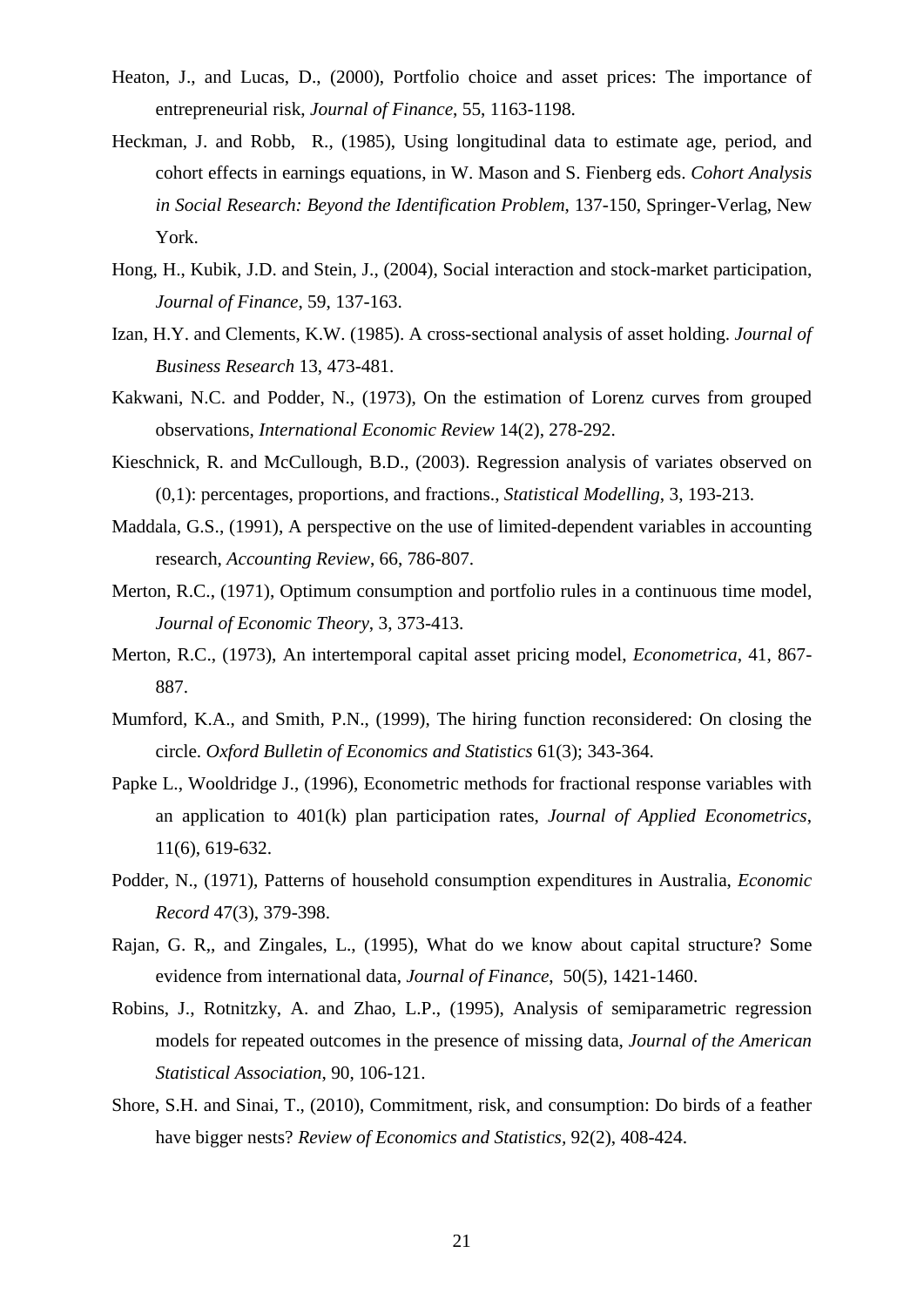- Summerfield, M., Freidin, S., Hahn, M., Ittak, P., Li, N., Macalalad, N., Watson, N., Wilkins, R. and Wooden, M. (2013). HILDA User Manual – Release 12. Melbourne Institute of Applied Economic and Social Research, University of Melbourne, Australia.
- Tracy, J., Schneider, H. and Chan, S., (1999), Are stocks overtaking real estate in household portfolios?, *Federal Reserve Bank of New York Current Issues in Economics and Finance*, (5), 1-6.
- Verbeek, M and Nijman, T.E., (1992), Testing for selectivity bias in panel data models, *International Economic Review*, 33, 681-703.
- Vissing-Jorgensen, A., (2003), Perspectives on behavioral finance: does "irrationality" disappear with wealth? Evidence from expectations and actions, in Mark Gertler and Kenneth Rogoff eds. *NBER Macroeconomics Annual 2003,* MIT Press, Cambridge, MA.
- Wooldridge, J.M., (2002), Inverse probability weighted M-estimators for sample selection, attrition and stratification, *Portuguese Economic Journal*, 1, 117-139.
- Wooldridge, J.M., (2010), *Econometric analysis of cross-section and panel data*, *Second edition*. Cambridge, MA: The MIT Press.
- Yoo, S., (2004), A note on an approximation of the mobile communication expenditures distribution function using a mixture model, *Journal of Applied Statistics*, 7, 747-752.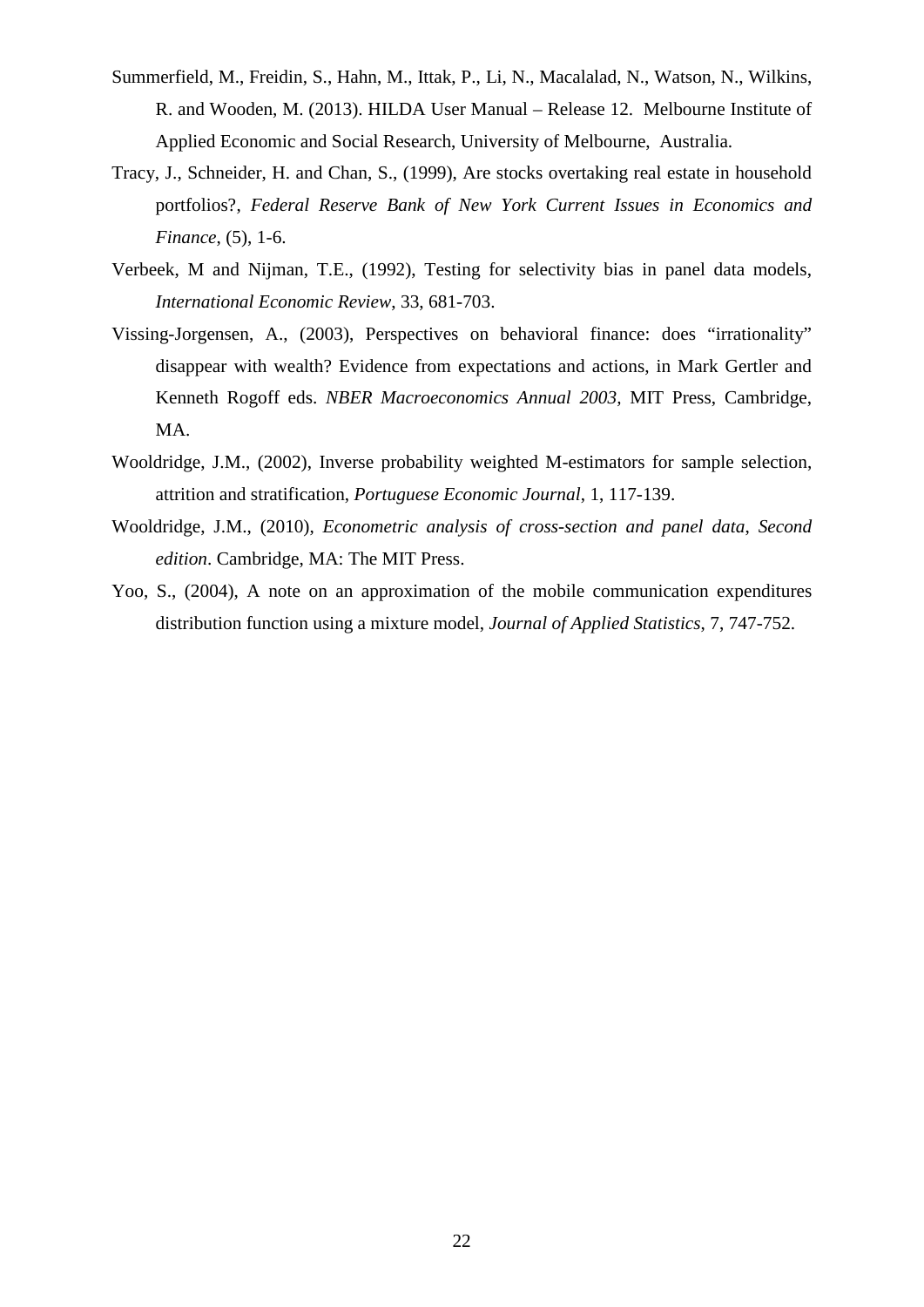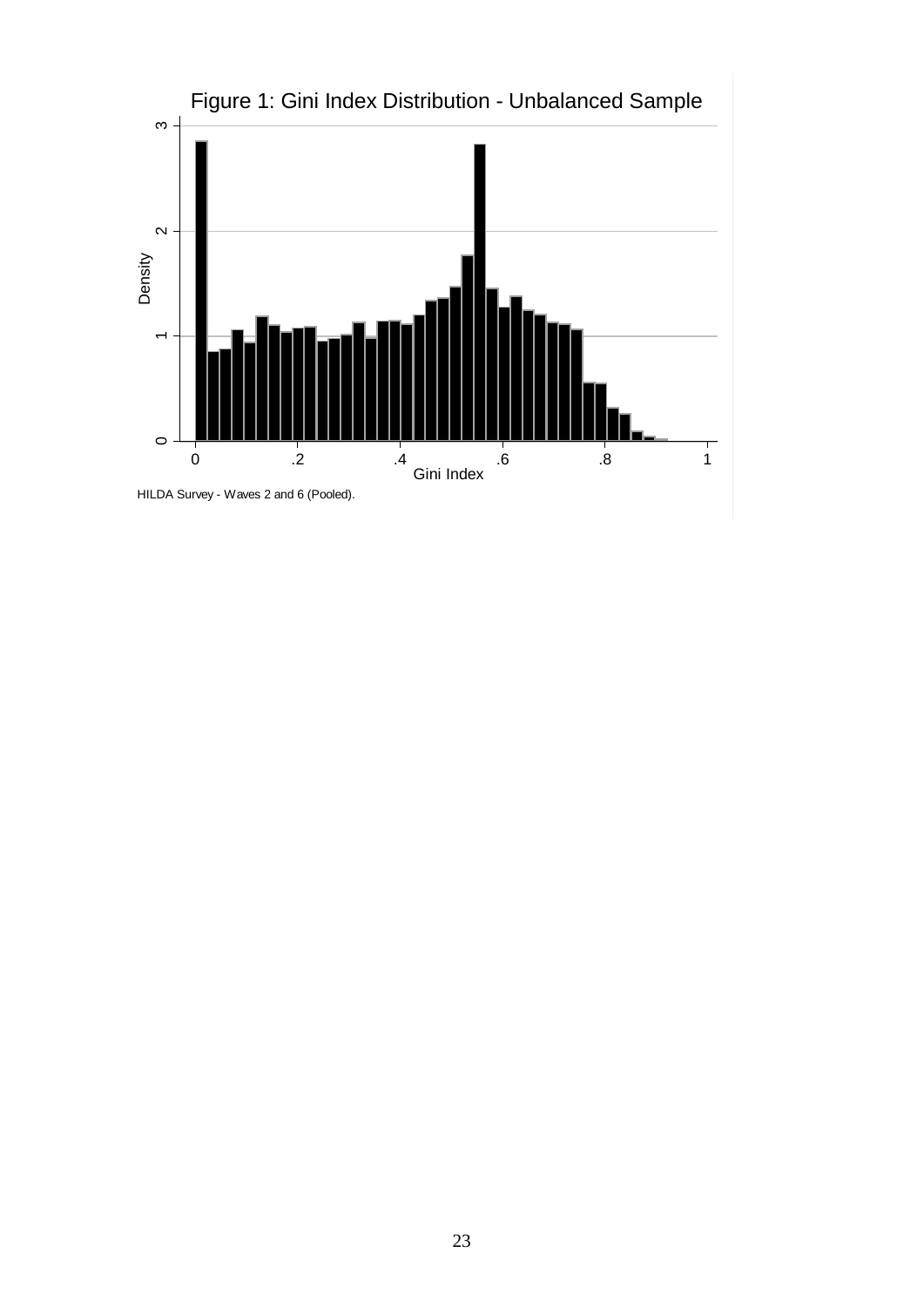| Socio-Demographic Variables        |                                                                                                                                     |
|------------------------------------|-------------------------------------------------------------------------------------------------------------------------------------|
| Age                                | Age last birthday at June 30th.                                                                                                     |
| <b>State</b>                       | New South Wales; Victoria; Queensland; South Australia; Western Australia; Tasmania; Northern Territory; or the                     |
|                                    | Australian Capital Territory.                                                                                                       |
| Section of State                   | Urban (major urban or other urban area), Rural (bounded rural locality or rural balance)                                            |
| Gender                             | Binary indicator variables denoting gender.                                                                                         |
|                                    |                                                                                                                                     |
| <b>Household Composition</b>       |                                                                                                                                     |
| Dependent-children                 | 'Are there any children less than 15 years of age living in the household?' [1yes - 2no].                                           |
| House-property type                | Own/currently paying off mortgage; Rent (or pay board); Involved in a rent-buy scheme; or Live here rent free.                      |
| Household-structure                | Coupled types (Couple with child aged < 15; Couple with dependent students (no child aged < 15); Couple with no                     |
|                                    | dependent child (no child aged < 15 or dependent students); Couple without children).                                               |
|                                    | Single types (Lone parent with child aged < 15; Lone parent with dependent students (no child aged < 15); Lone parent               |
|                                    | with no dependent child (no child aged < 15 or dependent students; Lone person).                                                    |
| Household-size                     | Number of in-scope persons in household.                                                                                            |
| Equivalence scale household size   | 1 plus 0.5 for each adult other than the head of the household and 0.3 for each child                                               |
|                                    |                                                                                                                                     |
| Social Interaction                 |                                                                                                                                     |
| Community                          | Feeling part of your local community: 0 [Totally dissatisfied] - 10 [Totally satisfied].                                            |
| Social interaction                 | 1[Community>5] - 0[Otherwise].                                                                                                      |
|                                    |                                                                                                                                     |
| Education                          |                                                                                                                                     |
| Less than secondary                | Year 11 and below                                                                                                                   |
| Secondary                          | Certificate I or II; Certificate not defined; or Year 12.                                                                           |
| Other post-school qualification    | Advanced Diploma, Diploma; Certificate III or IV                                                                                    |
| Tertiary                           | Postgraduate degree - Masters or Doctorate; Graduate Diploma, Graduate Certificate; Bachelor or Honours degree.                     |
| Health                             |                                                                                                                                     |
| Health                             |                                                                                                                                     |
| Poor Health                        | 1 Excellent; 2 Very good; 3 Good; 4 Fair; 5 Poor.<br>$1$ [Health > 3] - 0[otherwise].                                               |
|                                    |                                                                                                                                     |
| Employment                         |                                                                                                                                     |
| Hours-main                         | Hours per week usually worked in main job.                                                                                          |
| Industry                           | Current main job industry. 1-digit ANZSIC: Agriculture, Forestry and Fishing; Mining; Manufacturing; Electricity, Gas,              |
|                                    | Water and Waste Services; Construction; Wholesale Trade; Retail Trade; Accommodation and Food Services;                             |
|                                    | Transport, Postal and Warehousing; Information Media and Telecommunications; Financial and Insurance Services;                      |
|                                    | Rental, Hiring and Real Estate Services; Professional, Scientific and Technical Services; Administrative and Support                |
|                                    | Services; Public Administration and Safety; Education and Training; Health Care and Social Assistance; Arts and                     |
|                                    | Recreation Services; or Other Services.                                                                                             |
| Occupation                         | Occupation 1-digit ASCO: Managers; Professionals; Technicians and Trades Workers; Community and Personal                            |
|                                    | Service Workers; Clerical and Administrative Workers; Sales Workers; Machinery Operators and Drivers; or Labourers.                 |
|                                    |                                                                                                                                     |
| Job Insecurity                     |                                                                                                                                     |
| Secure-future                      | I have a secure future in my job: 1 [Strongly disagree] - 7 [Strongly agree].                                                       |
| Job Insecurity                     | 1 [secure-future <4] - 0[otherwise].                                                                                                |
|                                    |                                                                                                                                     |
| Financial - Income Related         |                                                                                                                                     |
| Household-disposable-income        | Household financial year disposable income individual estimate (\$2006)                                                             |
| Equivalized household income       | Disposable income adjusted for an equivalence scale to correct the different households size and composition (\$2006)               |
| Household-gross-income             | Household financial year gross income (\$2006) (excl. windfall)                                                                     |
| Household-taxes                    | Household financial year taxes - total (\$2006)                                                                                     |
| Household-windfall                 | Household financial year windfall income (excl resident parent transfers) (\$2006).                                                 |
| Individual-wage                    | Individual current weekly gross wages & salary - main job (\$2006).                                                                 |
| Worth<br><b>Equity Investments</b> | Difference between all the assets and the debts.<br>Shares, managed funds (mutual funds) and real estate investment trusts.         |
| Cash Investments                   | Government bonds, corporate bonds, debentures, certificates of deposit, mortgage-backed securities.                                 |
| <b>Trust Funds</b>                 | These include children's trust funds but exclude property trusts.                                                                   |
| Life Insurance                     | Life insurance excluding policies paid on death.                                                                                    |
| <b>Risky Assets</b>                | Equity investments.                                                                                                                 |
| Liquidity constrained              | 1[HH cannot raise \$2,000 at short notice for an emergency] - 0[Otherwise].                                                         |
| Mortgage/Rent ratios               | Denominator given by total household disposable income.                                                                             |
| Risk lover/averse                  | 'Which of the following statements comes closest to describing the amount of financial risk that you are willing to take with       |
|                                    | your spare cash? That is, cash used for savings or investment. <sup>1</sup> ; 1[(Not willing to take financial risks)/(takes above- |
|                                    | average risks expecting above-average returns)] - 0[Otherwise]                                                                      |
|                                    |                                                                                                                                     |

*Source:* HILDA Dataset, Waves 2 and 6.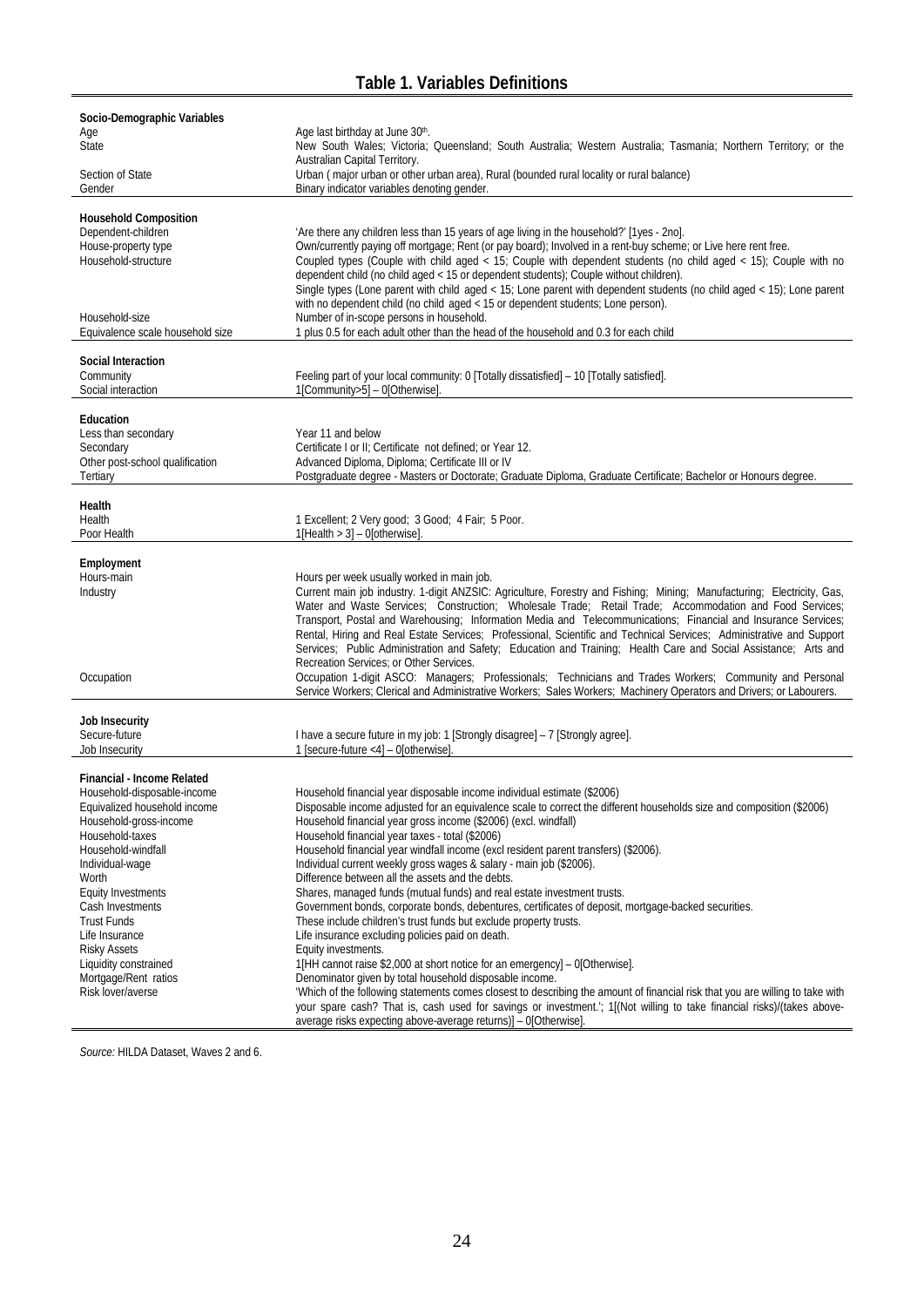|                                     |              | Wave2  | Wave6  |        | Pooled |        |       | Matched HH   |
|-------------------------------------|--------------|--------|--------|--------|--------|--------|-------|--------------|
| Household                           | Mean         | S. Dev | Mean   | S. Dev | Mean   | S. Dev | Mean  | S. Dev       |
| Household Structure Couple          | 0.7          | 0.46   | 0.68   | 0.47   | 0.69   | 0.46   | 0.73  | 0.45         |
| Household Structure Single          | 0.3          | 0.46   | 0.32   | 0.47   | 0.31   | 0.46   | 0.27  | 0.45         |
| Male Head of Household              | 0.77         | 0.42   | 0.76   | 0.43   | 0.76   | 0.43   | 0.83  | 0.38         |
| Presence of Dependent Children      | 0.71         | 1.06   | 0.61   | 0.97   | 0.66   | 1.02   | 0.75  | 1.06         |
| Household Size                      | 2.85         | 1.45   | 2.74   | 1.43   | 2.8    | 1.44   | 2.91  | 1.45         |
| Equivalence scale household size    | 1.78         | 0.58   | 1.75   | 0.59   | 1.77   | 0.58   | 1.81  | 0.58         |
| Liquidity constrained               | 0.15         | 0.36   | 0.12   | 0.33   | 0.14   | 0.34   | 0.11  | 0.31         |
| Mortgage ratio                      | 0.01         | 0.02   | 0.01   | 0.02   | 0.01   | 0.02   | 0.01  | 0.02         |
| Rent Ratio                          | 0.01         | 0.02   | 0.01   | 0.02   | 0.01   | 0.02   | 0.005 | 0.02         |
| Head of Household                   |              |        |        |        |        |        |       |              |
| <b>Employed Full-Time</b>           | 0.82         | 0.38   | 0.82   | 0.38   | 0.82   | 0.38   | 0.86  | 0.34         |
| Ave Hourly Wage                     | 31.03        | 23.93  | 32.86  | 24.46  | 31.95  | 24.21  | 33.44 | 24.49        |
| Age (Years)                         | 41.32        | 10.66  | 41.58  | 11.32  | 41.45  | 11     | 42.67 | 9.84         |
| Job Insecurity Opinion              | 0.33         | 0.47   | 0.29   | 0.45   | 0.31   | 0.46   | 0.28  | 0.45         |
| Poor health                         | 0.09         | 0.28   | 0.1    | 0.29   | 0.09   | 0.29   | 0.09  | 0.29         |
| Risk averse                         | 0.27         | 0.45   | 0.29   | 0.45   | 0.28   | 0.45   | 0.27  | 0.45         |
| Risk lover                          | 0.11         | 0.31   | 0.11   | 0.32   | 0.11   | 0.31   | 0.12  | 0.33         |
| Social interaction                  | 0.7          | 0.46   | 0.73   | 0.45   | 0.71   | 0.45   | 0.73  | 0.44         |
| Education                           |              |        |        |        |        |        |       |              |
| Less than secondary                 | 0.24         | 0.43   | 0.21   | 0.41   | 0.22   | 0.42   | 0.21  | 0.41         |
| Secondary                           | 0.14         | 0.35   | 0.14   | 0.35   | 0.14   | 0.35   | 0.13  | 0.33         |
| Other post-school qualification     | 0.36         | 0.48   | 0.38   | 0.48   | 0.37   | 0.48   | 0.38  | 0.49         |
| Tertiary                            | 0.26         | 0.44   | 0.27   | 0.44   | 0.26   | 0.44   | 0.28  | 0.45         |
| Location                            |              |        |        |        |        |        |       |              |
| In rural areas                      |              |        |        |        |        |        |       |              |
| New South Wales                     | 0.04         | 0.2    | 0.04   | 0.2    | 0.04   | 0.2    | 0.04  | 0.2          |
| Victoria                            | 0.04         | 0.19   | 0.04   | 0.19   | 0.04   | 0.19   | 0.04  | 0.19         |
| Queensland                          | 0.04         | 0.18   | 0.04   | 0.19   | 0.04   | 0.19   | 0.04  | 0.19         |
| South Australia                     | 0.02         | 0.13   | 0.02   | 0.12   | 0.02   | 0.13   | 0.02  | 0.13         |
| Western Australia                   | 0.01         | 0.12   | 0.01   | 0.12   | 0.01   | 0.12   | 0.02  | 0.12         |
| Tasmania                            | 0.01         | 0.07   | 0.01   | 0.09   | 0.01   | 0.08   | 0.01  | 0.08         |
| Northern Territory                  | 0.001        | 0.03   | 0.001  | 0.03   | 0.001  | 0.03   | 0.001 | 0.02         |
| <b>Australian Capital Territory</b> | 0.00         | 0.00   | 0.0002 | 0.01   | 0.0001 | 0.01   | 0.00  | 0.00         |
| In urban areas                      |              |        |        |        |        |        |       |              |
| New South Wales                     | 0.26         |        |        |        |        |        |       |              |
|                                     |              | 0.44   | 0.25   | 0.44   | 0.26   | 0.44   | 0.25  | 0.43         |
| Victoria<br>Queensland              | 0.21<br>0.17 | 0.41   | 0.2    | 0.4    | 0.21   | 0.41   | 0.21  | 0.41<br>0.37 |
| South Australia                     |              | 0.37   | 0.17   | 0.38   | 0.17   | 0.38   | 0.17  |              |
|                                     | 0.07         | 0.26   | 0.07   | 0.26   | 0.07   | 0.26   | 0.07  | 0.26         |
| Western Australia                   | 0.09         | 0.29   | 0.09   | 0.28   | 0.09   | 0.28   | 0.09  | 0.28         |
| Tasmania                            | 0.02         | 0.14   | 0.02   | 0.14   | 0.02   | 0.14   | 0.02  | 0.15         |
| Northern Territory                  | 0.01         | 0.08   | 0.01   | 0.09   | 0.01   | 0.08   | 0.01  | 0.08         |
| <b>Australian Capital Territory</b> | 0.02         | 0.14   | 0.02   | 0.15   | 0.02   | 0.14   | 0.02  | 0.14         |

**Table 2. Descriptive Statistics (2006 prices)**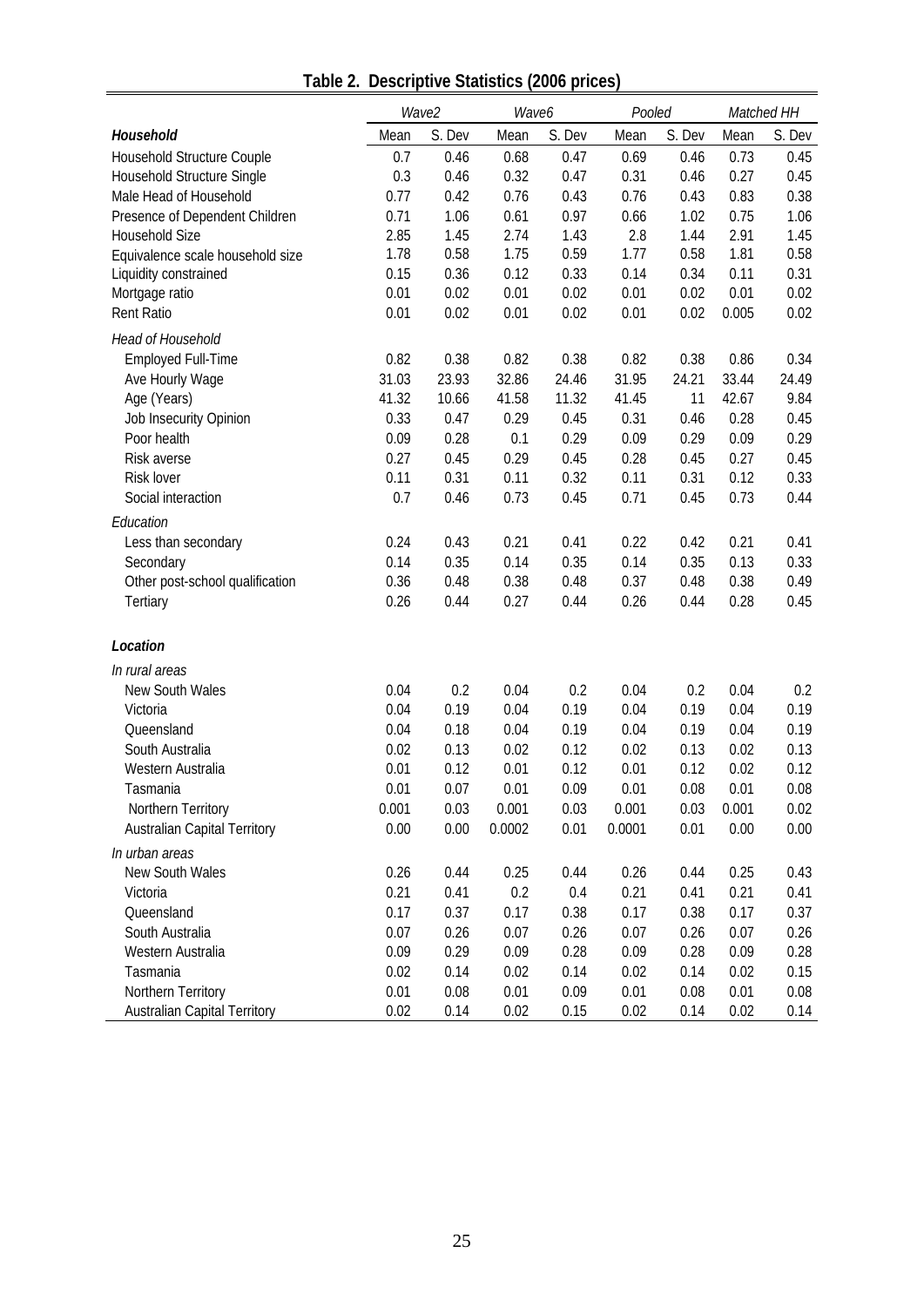|  | Table 2. Descriptive Statistics continued (2006 prices). |  |
|--|----------------------------------------------------------|--|
|--|----------------------------------------------------------|--|

|                                   | Wave2<br>Wave6 |        |      | Pooled |      | Matched HH |      |        |
|-----------------------------------|----------------|--------|------|--------|------|------------|------|--------|
|                                   | Mean           | S. Dev | Mean | S. Dev | Mean | S. Dev     | Mean | S. Dev |
| Occupation                        |                |        |      |        |      |            |      |        |
| Managers                          | 0.17           | 0.37   | 0.16 | 0.37   | 0.17 | 0.37       | 0.19 | 0.39   |
| Professionals                     | 0.23           | 0.42   | 0.23 | 0.42   | 0.23 | 0.42       | 0.24 | 0.43   |
| <b>Technicians and Trades</b>     | 0.18           | 0.38   | 0.18 | 0.38   | 0.18 | 0.38       | 0.18 | 0.39   |
| <b>Community-Personal Service</b> | 0.07           | 0.26   | 0.09 | 0.28   | 0.08 | 0.27       | 0.07 | 0.25   |
| Clerical-Administrative           | 0.11           | 0.31   | 0.11 | 0.32   | 0.11 | 0.32       | 0.11 | 0.31   |
| <b>Sales</b>                      | 0.05           | 0.22   | 0.06 | 0.23   | 0.05 | 0.23       | 0.04 | 0.21   |
| Machinery Operators and Drivers   | 0.09           | 0.29   | 0.09 | 0.28   | 0.09 | 0.28       | 0.10 | 0.30   |
| Labourers                         | 0.09           | 0.29   | 0.09 | 0.28   | 0.09 | 0.29       | 0.08 | 0.26   |
| <b>Industry</b>                   |                |        |      |        |      |            |      |        |
| Agriculture-Fishing-Forestry      | 0.05           | 0.23   | 0.04 | 0.21   | 0.05 | 0.22       | 0.05 | 0.21   |
| Mining                            | 0.02           | 0.14   | 0.02 | 0.14   | 0.02 | 0.14       | 0.02 | 0.15   |
| Manufacturing                     | 0.14           | 0.35   | 0.12 | 0.33   | 0.13 | 0.34       | 0.14 | 0.34   |
| <b>Electricity-Gas Supply</b>     | 0.01           | 0.12   | 0.01 | 0.10   | 0.01 | 0.11       | 0.01 | 0.11   |
| Construction                      | 0.09           | 0.29   | 0.10 | 0.30   | 0.09 | 0.29       | 0.10 | 0.30   |
| Wholesale Trade                   | 0.04           | 0.20   | 0.04 | 0.19   | 0.04 | 0.19       | 0.04 | 0.19   |
| <b>Retail Trade</b>               | 0.06           | 0.24   | 0.07 | 0.26   | 0.07 | 0.25       | 0.06 | 0.24   |
| <b>Accommodation-Restaurants</b>  | 0.04           | 0.20   | 0.04 | 0.20   | 0.04 | 0.20       | 0.03 | 0.18   |
| Transport                         | 0.06           | 0.24   | 0.06 | 0.24   | 0.06 | 0.24       | 0.06 | 0.25   |
| Communication                     | 0.03           | 0.16   | 0.03 | 0.17   | 0.03 | 0.16       | 0.03 | 0.17   |
| Finance                           | 0.03           | 0.18   | 0.04 | 0.19   | 0.03 | 0.18       | 0.03 | 0.18   |
| Rental-Hiring-Real Estate         | 0.01           | 0.11   | 0.02 | 0.12   | 0.01 | 0.12       | 0.01 | 0.12   |
| Professional-Scientific-Technical | 0.07           | 0.26   | 0.07 | 0.26   | 0.07 | 0.26       | 0.07 | 0.26   |
| Administrative-Support            | 0.03           | 0.16   | 0.02 | 0.15   | 0.03 | 0.16       | 0.02 | 0.14   |
| <b>Public Administration</b>      | 0.08           | 0.27   | 0.08 | 0.27   | 0.08 | 0.27       | 0.08 | 0.28   |
| <b>Education-Training</b>         | 0.08           | 0.27   | 0.08 | 0.28   | 0.08 | 0.28       | 0.09 | 0.28   |
| <b>Health Care</b>                | 0.09           | 0.28   | 0.10 | 0.29   | 0.09 | 0.29       | 0.08 | 0.28   |
| <b>Recreation Services</b>        | 0.02           | 0.14   | 0.02 | 0.13   | 0.02 | 0.14       | 0.02 | 0.13   |
| Other                             | 0.04           | 0.19   | 0.04 | 0.20   | 0.04 | 0.20       | 0.04 | 0.20   |
|                                   |                |        |      |        |      |            |      |        |
| <b>Total Observations</b>         |                | 4517   |      | 4566   | 9083 |            | 5944 |        |

*HILDA Dataset – Pooled Sample (Wave 2 and Wave 6)*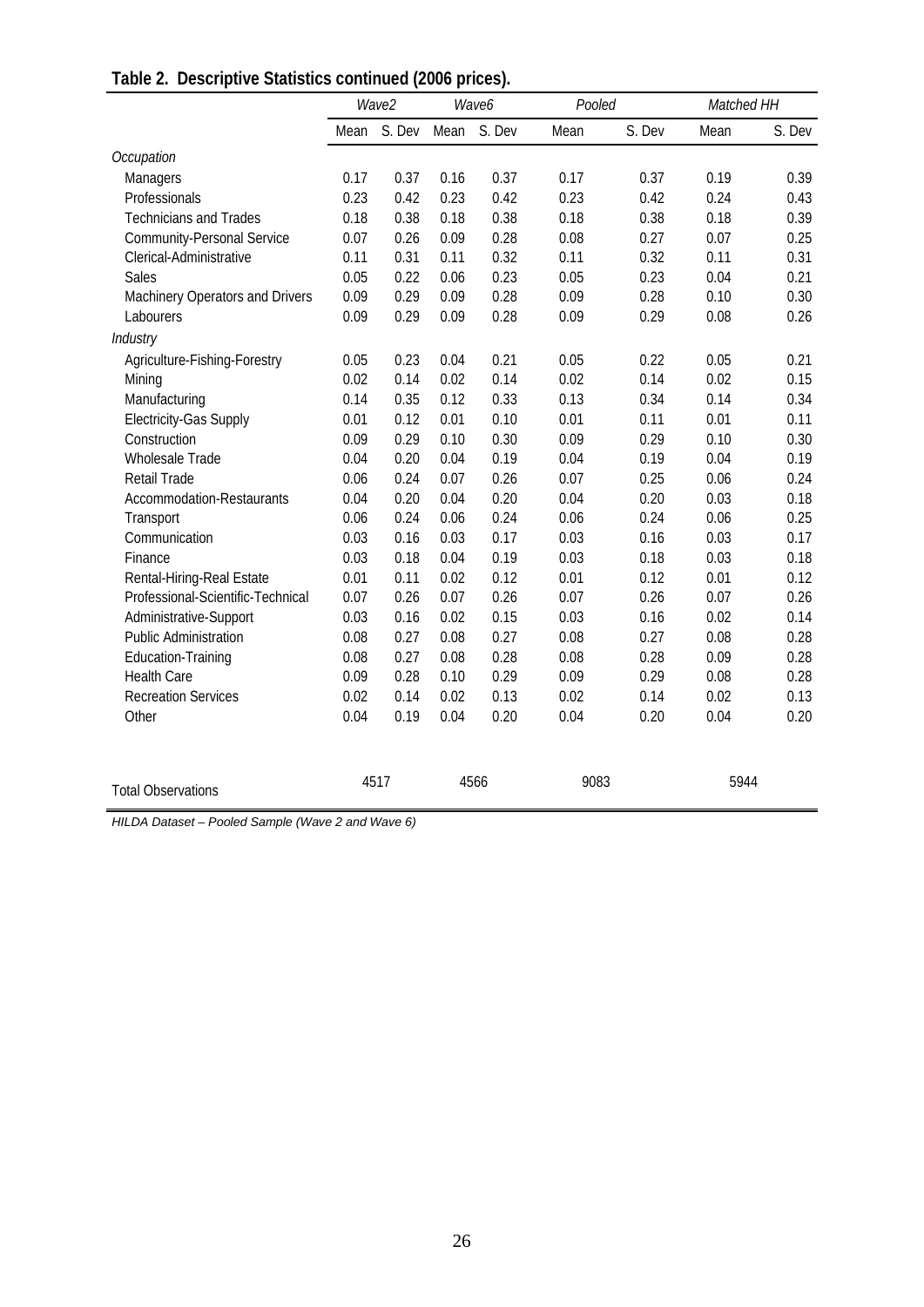|                                 | able 5. Asset Holdings, income and wealth (2000 phoes). |         |                  |                  |                  |                  |                  |         |
|---------------------------------|---------------------------------------------------------|---------|------------------|------------------|------------------|------------------|------------------|---------|
|                                 | Mean                                                    | Sd      | 10 <sup>th</sup> | 25th             | 50th             | 75th             | 90th             | 99th    |
| (1)<br>Pooled                   |                                                         |         |                  |                  |                  |                  |                  |         |
| Equity Investments (\$'000)     | 37.52                                                   | 201.32  | $\mathbf 0$      | $\boldsymbol{0}$ | 0                | 8.94             | 60               | 686     |
| Cash Investments (\$'000)       | 1.52                                                    | 24.58   | $\mathbf 0$      | $\mathbf 0$      | $\mathbf 0$      | 0                | $\boldsymbol{0}$ | 22.35   |
| Trust Funds (\$'000)            | 12.32                                                   | 137.13  | 0                | $\mathbf 0$      | $\mathbf 0$      | 0                | 0                | 300     |
| Total Bank Account (\$'000)     | 24.17                                                   | 72.29   | 0.26             | 1.44             | 5.59             | 19.03            | 55               | 285     |
| Life Insurance (\$'000)         | 8.99                                                    | 61.62   | 0                | $\boldsymbol{0}$ | 0                | $\boldsymbol{0}$ | 3                | 223.49  |
| Home Value (\$'000)             | 284.57                                                  | 364.39  | 0                | $\boldsymbol{0}$ | 230.19           | 400              | 614.59           | 1500    |
| Other Properties Value (\$'000) | 107.27                                                  | 460.89  | 0                | $\boldsymbol{0}$ | $\mathbf 0$      | $\boldsymbol{0}$ | 330              | 1300    |
| Businesses Value (\$'000)       | 70.28                                                   | 385.88  | 0                | 0                | $\mathbf 0$      | $\boldsymbol{0}$ | 67.05            | 1676.17 |
| Vehicles Value (\$'000)         | 25.56                                                   | 38.54   | $\overline{2}$   | 7.82             | 17               | 32               | 53.64            | 150     |
| Collectibles (\$'000)           | 3.94                                                    | 29.29   | 0                | $\theta$         | $\mathbf 0$      | 0                | 5.59             | 70      |
| Total Superannuation (\$'000)   | 120.85                                                  | 210.9   | 3.59             | 15.64            | 48               | 134.09           | 331              | 930     |
| Income (\$'000)                 | 67.73                                                   | 43.82   | 27.68            | 41.18            | 61               | 83.96            | 111.19           | 211.19  |
| Equivalised Income (\$'000)     | 39.25                                                   | 23.7    | 18.73            | 25.46            | 34.83            | 47.74            | 63.6             | 118     |
| Net Worth (\$'000)              | 562.35                                                  | 995.57  | 14.03            | 86.71            | 307.47           | 671.5            | 1229.41          | 5046    |
| Total Financial Assets (\$'000) | 203.82                                                  | 409.15  | 8.86             | 27.16            | 78.65            | 219              | 500              | 1710    |
| Risky Asset Ratio (%)           | 0.22                                                    | 0.33    | 0                | $\mathbf 0$      | 0                | 0.4              | 0.83             | 1       |
| Mortgage ratio                  | 0.01                                                    | 0.02    | $\mathbf 0$      | $\mathbf 0$      | $\boldsymbol{0}$ | 0.01             | 0.02             | 0.06    |
| Rent ratio                      | 0.01                                                    | 0.02    | 0                | 0                | 0                | 0.01             | 0.02             | 0.05    |
|                                 |                                                         |         |                  |                  |                  |                  |                  |         |
|                                 | Mean                                                    | Sd      | 10 <sup>th</sup> | 25th             | 50th             | 75th             | 90th             | 99th    |
| Matched HH<br>(2)               |                                                         |         |                  |                  |                  |                  |                  |         |
| Equity Investments (\$'000)     | 39.56                                                   | 210.01  | $\mathbf 0$      | $\boldsymbol{0}$ | 0                | 11.17            | 65               | 700     |
| Cash Investments (\$'000)       | 1.59                                                    | 25.58   | 0                | 0                | 0                | 0                | $\mathbf 0$      | 22.35   |
| Trust Funds (\$'000)            | 13.13                                                   | 144.82  | 0                | $\mathbf 0$      | $\boldsymbol{0}$ | 0                | $\mathbf 0$      | 325     |
| Total Bank Account (\$'000)     | 24.48                                                   | 70.88   | 0.34             | 1.68             | 6.05             | 20               | 55.87            | 284.39  |
| Life Insurance (\$'000)         | 9.6                                                     | 64.31   | 0                | $\mathbf 0$      | $\mathbf 0$      | $\overline{0}$   | 5.59             | 223.49  |
| Home Value (\$'000)             | 313.84                                                  | 368.48  | 0                | 30.84            | 268.66           | 430.77           | 650              | 1500    |
| Other Properties Value (\$'000) | 115.19                                                  | 476.78  | 0                | $\boldsymbol{0}$ | $\mathbf 0$      | $\mathbf 0$      | 350              | 1300    |
| Businesses Value (\$'000)       | 76.7                                                    | 397.27  | 0                | $\mathbf 0$      | $\mathbf 0$      | $\overline{0}$   | 100              | 1750    |
| Vehicles Value (\$'000)         | 26.65                                                   | 37.69   | 3                | 8.94             | 19               | 33.52            | 55               | 148.62  |
| Collectibles (\$'000)           | 3.77                                                    | 26.5    | $\boldsymbol{0}$ | $\boldsymbol{0}$ | $\mathbf 0$      | $\mathbf 0$      | 5.59             | 70      |
| Total Superannuation (\$'000)   | 136.32                                                  | 223.64  | 6.7              | 22.35            | 60.34            | 156.44           | 357.58           | 972.18  |
| Income (\$'000)                 | 71.42                                                   | 44.12   | 30.99            | 45.84            | 64.99            | 86.89            | 113.56           | 222.16  |
| Equivalised Income (\$'000)     | 40.83                                                   | 24.29   | 20.34            | 27               | 36.24            | 48.96            | 65.06            | 121.12  |
| Net Worth (\$'000)              | 611.41                                                  | 1031.08 | 32.77            | 137.95           | 362.04           | 723.52           | 1282.82          | 5004.1  |
| Total Financial Assets (\$'000) | 222.92                                                  | 432.51  | 13.75            | 36.32            | 93.48            | 243.18           | 520.19           | 2053    |
| Risky Asset Ratio (%)           | 0.24                                                    | 0.34    | 0                | $\boldsymbol{0}$ | 0                | 0.46             | 0.85             | -1      |
| Mortgage ratio                  | 0.01                                                    | 0.02    | 0                | 0                | 0                | 0.02             | 0.03             | 0.06    |
| Rent ratio                      | 0.005                                                   | 0.02    | $\boldsymbol{0}$ | 0                | 0                | $\boldsymbol{0}$ | 0.02             | 0.04    |
|                                 |                                                         |         |                  |                  |                  |                  |                  |         |

**Table 3. Asset Holdings, Income and Wealth (2006 prices).**

*HILDA Dataset – Pooled Sample (Wave 2 and Wave 6); Pooled sample 9083 observations, Matched HH sample 5944 observations. .*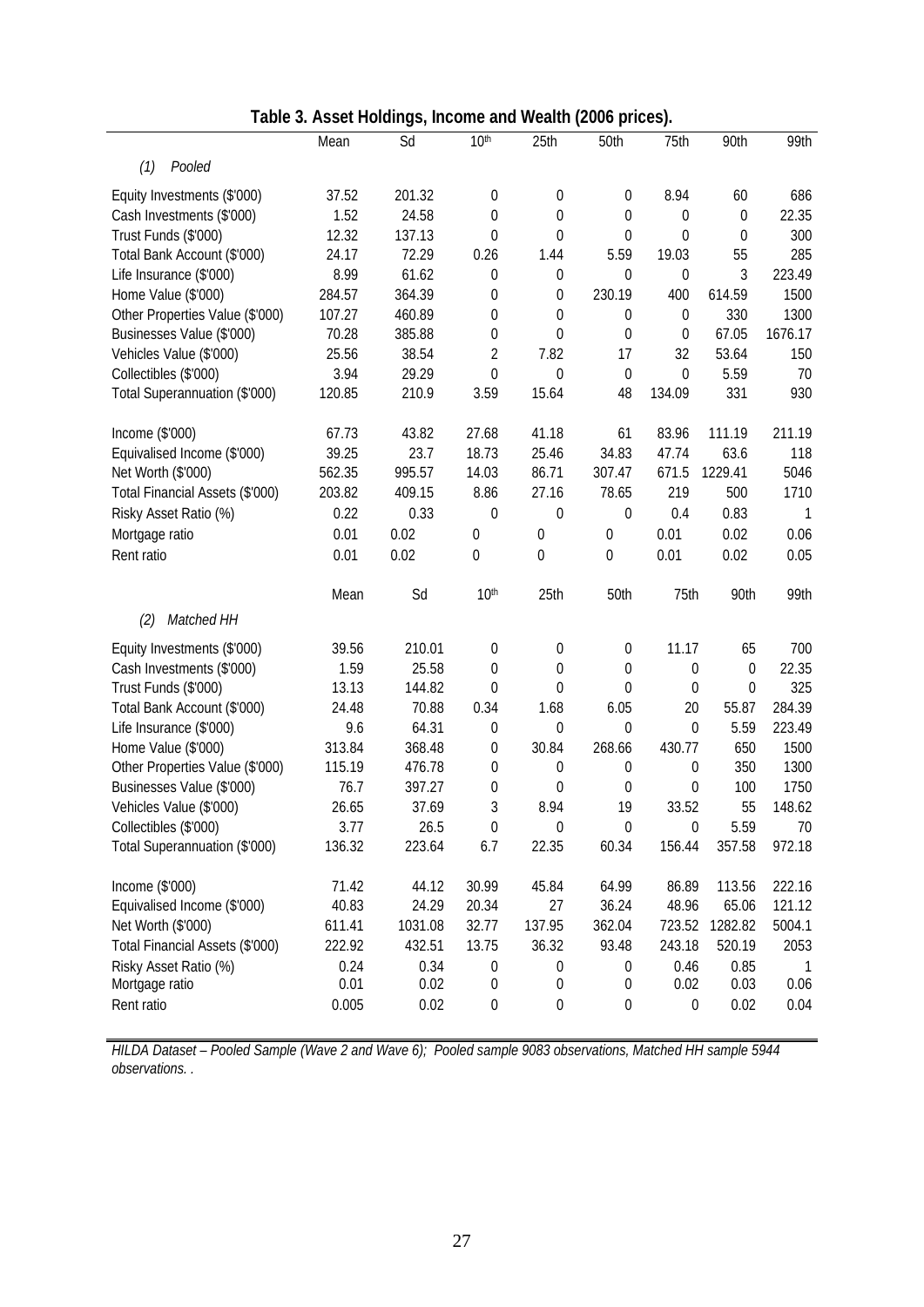|                                                        |              | Table 4. Parameter Estimates Pooled Sample |                            |                |
|--------------------------------------------------------|--------------|--------------------------------------------|----------------------------|----------------|
|                                                        | Tobit        | <b>Fractional Logit</b>                    | Zero-Inflated Beta         |                |
|                                                        |              |                                            | Selection Eq. <sup>†</sup> | Asset Distrib. |
| Age                                                    | $0.007***$   | $0.028***$                                 | 0.023                      | $0.023***$     |
|                                                        | (0.00)       | (0.01)                                     | (0.04)                     | (0.01)         |
| Age <sup>^2</sup>                                      | $-0.0001***$ | $-0.0002***$                               | 0.0002                     | $-0.0002**$    |
|                                                        | (0.00)       | (0.00)                                     | (0.00)                     | (0.00)         |
| Household structure (omitted category; single person)  |              |                                            |                            |                |
| Couple                                                 | $0.053***$   | $0.200***$                                 | $1.255***$                 | $0.137***$     |
|                                                        | (0.01)       | (0.03)                                     | (0.15)                     | (0.03)         |
| Dep. children                                          | $-0.002$     | $-0.01$                                    | $0.281***$                 | $-0.015$       |
|                                                        | (0.00)       | (0.01)                                     | (0.10)                     | (0.01)         |
| Education (omitted category; less than secondary)      |              |                                            |                            |                |
| Tertiary                                               | $0.022***$   | $0.091***$                                 | 0.117                      | $0.119***$     |
|                                                        | (0.01)       | (0.03)                                     | (0.20)                     | (0.03)         |
| Other post-school qualification                        | $0.024***$   | $0.095***$                                 | $0.347**$                  | $0.110***$     |
|                                                        | (0.01)       | (0.03)                                     | (0.17)                     | (0.03)         |
| Secondary                                              | 0.009        | 0.039                                      | $-0.010$                   | $0.081**$      |
|                                                        | (0.01)       | (0.04)                                     | (0.18)                     | (0.04)         |
| Eq. income                                             | $0.014***$   | $0.054***$                                 | $0.166***$                 | $0.053***$     |
|                                                        | (0.00)       | (0.01)                                     | (0.05)                     | (0.01)         |
| Eq. income^2                                           | $-0.0004***$ | $-0.002***$                                | $0.014**$                  | $-0.002***$    |
|                                                        | (0.00)       | (0.00)                                     | (0.01)                     | (0.00)         |
| Net worth                                              | $0.031***$   | $0.117***$                                 | $2.947***$                 | $0.090***$     |
|                                                        | (0.01)       | (0.03)                                     | (0.50)                     | (0.03)         |
| Net worth <sup>^2</sup>                                | $-0.002***$  | $-0.009***$                                | $-0.216***$                | $-0.008***$    |
|                                                        | (0.00)       | (0.00)                                     | (0.04)                     | (0.00)         |
| Liquidity constrained                                  | $-0.117***$  | $-0.509***$                                | $-0.702***$                | $-0.484***$    |
|                                                        | (0.01)       | (0.04)                                     | (0.14)                     | (0.04)         |
| Poor health                                            | $-0.023**$   | $-0.091**$                                 | $-0.419**$                 | $-0.086**$     |
|                                                        | (0.01)       | (0.04)                                     | (0.17)                     | (0.04)         |
| Job insecurity                                         | $-0.011*$    | $-0.041*$                                  | $-0.256**$                 | $-0.042*$      |
|                                                        | (0.01)       | (0.02)                                     | (0.12)                     | (0.02)         |
| Mortgage ratio                                         | $-0.355**$   | $-1.837**$                                 | 6.472                      | $-1.922**$     |
|                                                        | (0.17)       | (0.78)                                     | (4.82)                     | (0.77)         |
| Rent ratio                                             | $-0.467**$   | $-2.690**$                                 | 0.241                      | $-2.03$        |
|                                                        | (0.21)       | (1.35)                                     | (1.78)                     | (1.35)         |
| Attitude towards risk (omitted category; Risk neutral) |              |                                            |                            |                |
| Risk averse                                            | $-0.010*$    | $-0.050**$                                 | $0.248*$                   | $-0.038$       |
|                                                        | (0.01)       | (0.02)                                     | (0.13)                     | (0.02)         |
| Risk lover                                             | $0.016**$    | $0.065**$                                  | 0.341                      | 0.038          |
|                                                        | (0.01)       | (0.03)                                     | (0.26)                     | (0.03)         |
| Social interaction                                     | $0.014***$   | $0.063***$                                 | $-0.083$                   | $0.076***$     |
|                                                        | (0.01)       | (0.02)                                     | (0.12)                     | (0.02)         |
| Time                                                   | $0.036***$   | $0.146***$                                 | $0.222*$                   | $0.148***$     |
|                                                        | (0.00)       | (0.02)                                     | (0.12)                     | (0.02)         |
| Constant                                               | $0.125***$   | $-1.507***$                                | 0.639                      | $-1.349***$    |
|                                                        | (0.04)       | (0.16)                                     | (0.76)                     | (0.17)         |
| Phi                                                    |              |                                            |                            | $1.350***$     |
|                                                        |              |                                            |                            | (0.01)         |
| Non response bias                                      | 0.33         | 0.40                                       | $3.92**$                   | 0.36           |
| <b>Observations</b>                                    | 9083         |                                            |                            |                |

HILDA Dataset – Pooled Sample (Wave 2 and Wave 6). Significance Levels: 10% (\*), 5% (\*\*), 1%(\*\*\*).† coefficients are rescaled by -1 to allow for intuitive interpretation. Regional indicators included in all models. Reset Tests: Tobit: (Prob>F=0.44); Fractional Logit: (P>Chi2=0.08); – ZIB: (P>Chi2=0.61)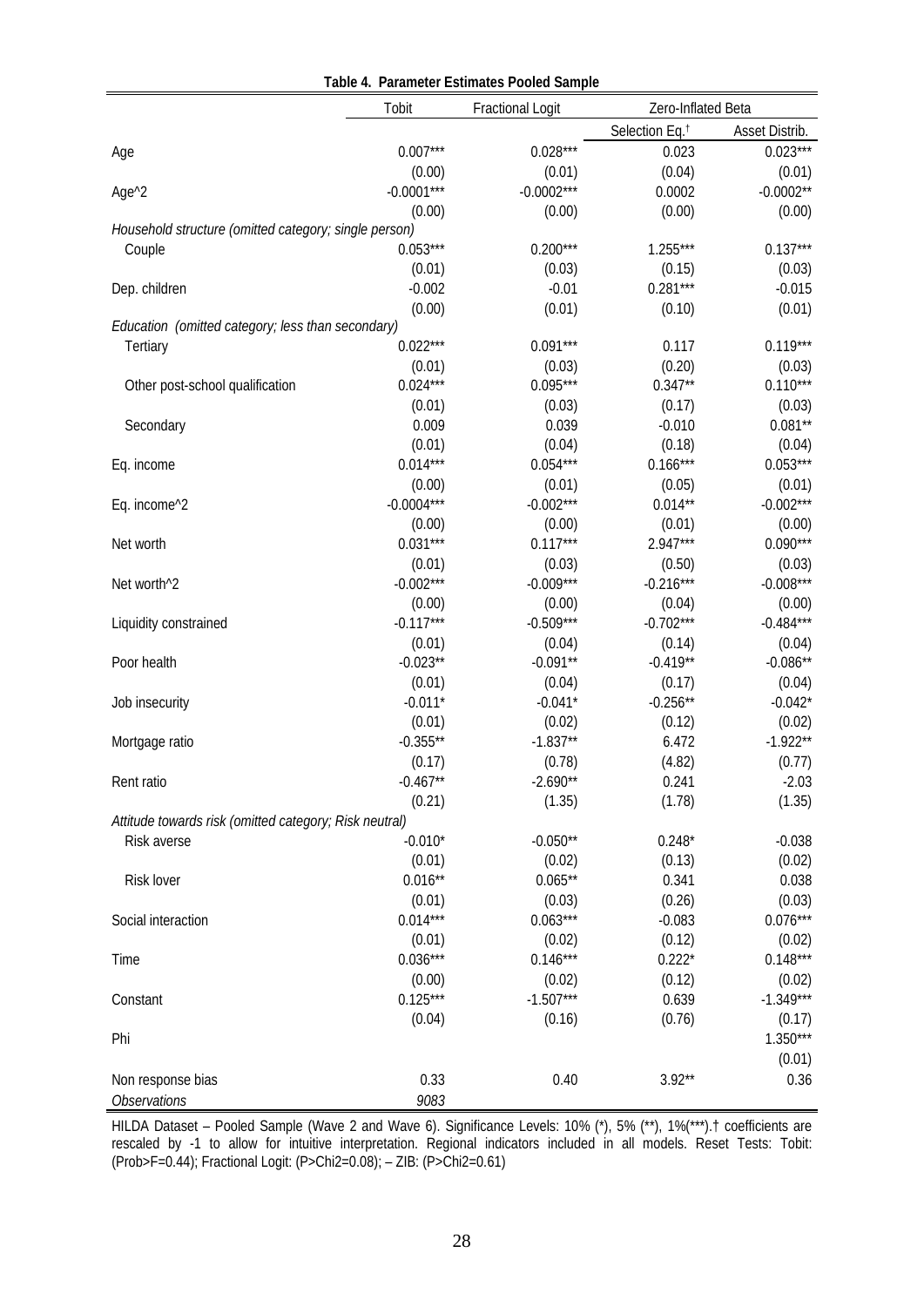# **Appendix**

|                                                        | Wave2        |              | Wave6        |              |                |
|--------------------------------------------------------|--------------|--------------|--------------|--------------|----------------|
|                                                        | Male         | Female       | Male         | Female       | All            |
| <b>Employed Full Time</b><br><b>Employed Part Time</b> | 88.9<br>11.1 | 59.4<br>40.6 | 88.7<br>11.3 | 61.9<br>38.1 | 82.09<br>17.91 |
| Total                                                  | 3464         | 1053         | 3449         | 1117         | 9083           |

*HILDA Dataset – Pooled Sample (Wave 2 and Wave 6); 9083 observations.*

| Table A2. Job Insecurity Transition Probabilities |  |  |
|---------------------------------------------------|--|--|
|---------------------------------------------------|--|--|

|             | Male        |         |  | Female      |         |
|-------------|-------------|---------|--|-------------|---------|
|             | Not Worried | Worried |  | Not Worried | Worried |
| Not Worried | 0.81        | 0.19    |  | 0.83        | 0.17    |
| Worried     | 0.61        | 0.39    |  | 0.65        | 0.35    |

*HILDA Dataset – Pooled Sample (Wave 2 and Wave 6); 9083 observations.*

| Table A3. Within/Between Future Employment Worry |
|--------------------------------------------------|
|--------------------------------------------------|

|        |             | Overall | <b>Between</b> | Within  |
|--------|-------------|---------|----------------|---------|
|        |             | Percent | Percent        | Percent |
|        | Not Worried | 68.84   | 76.21          | 88.31   |
| Male   | Worried     | 31.16   | 41.61          | 78.59   |
|        | Total       | 100     | 117.82         | 84.88   |
|        | Not Worried | 70.09   | 73.11          | 93.64   |
| Female | Worried     | 29.91   | 36.19          | 87.15   |
|        | Total       | 100     | 109.31         | 91.49   |

*HILDA Dataset – Pooled Sample (Wave 2 and Wave 6); 9083 observations.*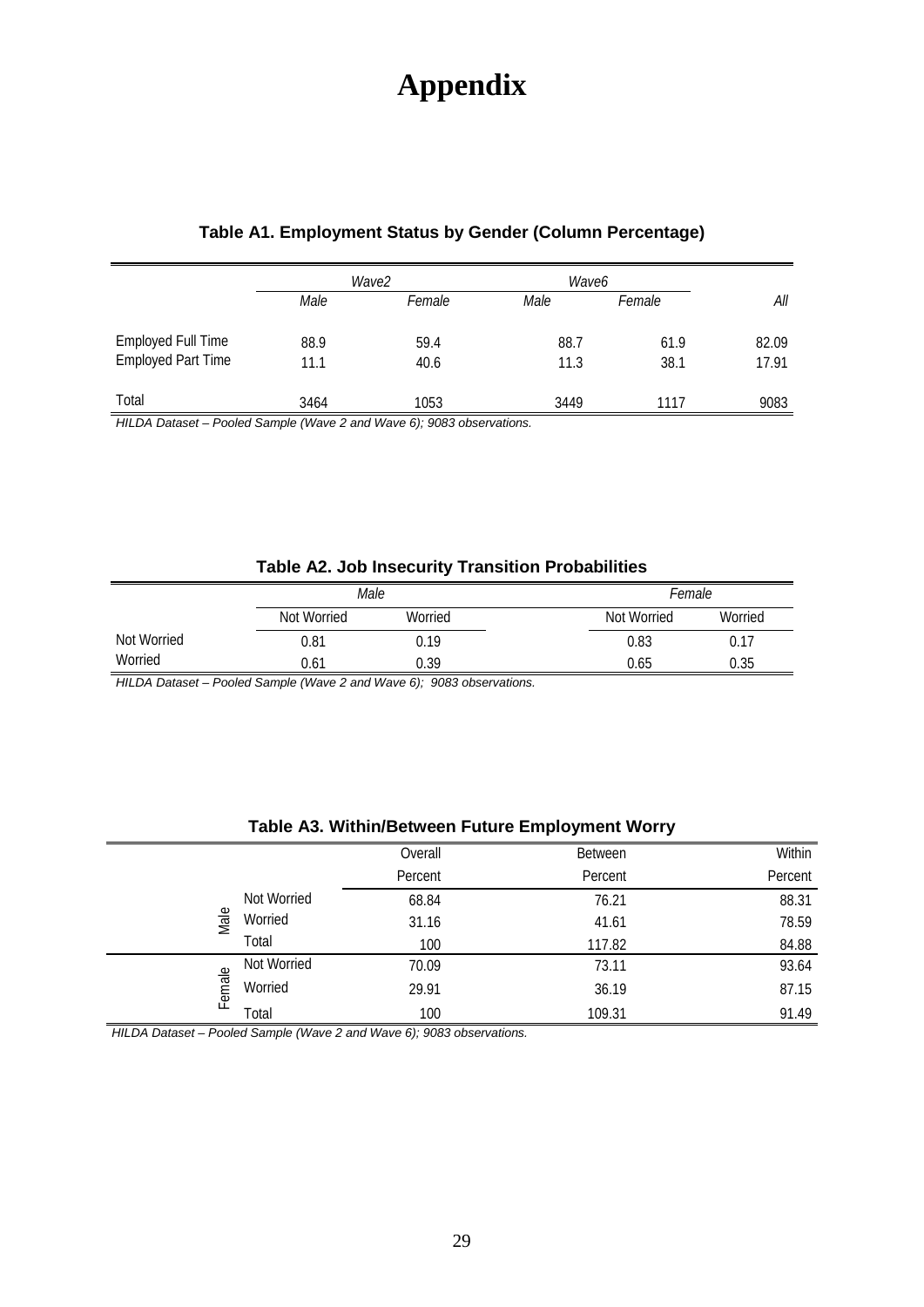|                                                        | Tobit       | <b>Fractional Logit</b> | Zero-Inflated Beta         |                |
|--------------------------------------------------------|-------------|-------------------------|----------------------------|----------------|
|                                                        |             |                         | Selection Eq. <sup>†</sup> | Asset Distrib. |
| Age                                                    | $-0.003*$   | $-0.013*$               | 0.036                      | $-0.011$       |
|                                                        | (0.00)      | (0.01)                  | (0.12)                     | (0.01)         |
| Age <sup>^2</sup>                                      | 0.00003     | 0.0001                  | $-0.001$                   | 0.0001         |
|                                                        | (0.00)      | (0.00)                  | (0.00)                     | (0.00)         |
| Household structure (omitted category; single person)  |             |                         |                            |                |
| Couple                                                 | $0.041***$  | $0.163***$              | $1.861***$                 | $0.185***$     |
|                                                        | (0.01)      | (0.02)                  | (0.71)                     | (0.02)         |
| Dep. children                                          | $-0.001$    | $-0.004$                | $-0.175$                   | 0              |
|                                                        | (0.00)      | (0.01)                  | (0.29)                     | (0.01)         |
| Education (omitted category; less than secondary)      |             |                         |                            |                |
| Tertiary                                               | $0.018***$  | $0.074***$              | $17.447***$                | $0.085***$     |
|                                                        | (0.01)      | (0.03)                  | (0.82)                     | (0.03)         |
| Other post-school qualification                        | $0.022***$  | $0.090***$              | $-0.028$                   | $0.100***$     |
|                                                        | (0.01)      | (0.03)                  | (0.44)                     | (0.03)         |
| Secondary                                              | 0.002       | 0.009                   | 0.049                      | 0.016          |
|                                                        | (0.01)      | (0.03)                  | (0.48)                     | (0.04)         |
| Eq. income                                             | $0.012***$  | $0.048***$              | $-0.134$                   | $0.054***$     |
|                                                        | (0.00)      | (0.01)                  | (0.65)                     | (0.01)         |
| Eq. income^2                                           | $-0.0003**$ | $-0.001**$              | 0.241                      | $-0.001**$     |
|                                                        | (0.00)      | (0.00)                  | (0.18)                     | (0.00)         |
| Net worth                                              | $-0.003$    | $-0.013$                | 20.746**                   | $-0.028$       |
|                                                        | (0.01)      | (0.02)                  | (9.60)                     | (0.02)         |
| Net worth <sup>^2</sup>                                | 0.0001      | 0.001                   | 16.805                     | 0.001          |
|                                                        | (0.00)      | (0.00)                  | (42.18)                    | (0.00)         |
| Liquidity constrained                                  | $-0.079***$ | $-0.316***$             | $-0.990**$                 | $-0.340***$    |
|                                                        | (0.01)      | (0.03)                  | (0.38)                     | (0.03)         |
| Poor health                                            | $-0.017**$  | $-0.070**$              | 0.034                      | $-0.100***$    |
|                                                        | (0.01)      | (0.03)                  | (0.52)                     | (0.04)         |
| Job insecurity                                         | $-0.001$    | $-0.004$                | $-0.899**$                 | $-0.002$       |
|                                                        | (0.00)      | (0.02)                  | (0.39)                     | (0.02)         |
| Mortgage ratio                                         | $-0.178$    | $-0.768$                | 24.512                     | $-0.43$        |
|                                                        | (0.14)      | (0.57)                  | (19.28)                    | (0.57)         |
| Rent ratio                                             | $-0.439**$  | $-1.908**$              | 0.955                      | $-1.919**$     |
|                                                        | (0.17)      | (0.86)                  | (2.03)                     | (0.89)         |
| Attitude towards risk (omitted category; Risk neutral) |             |                         |                            |                |
| Risk averse                                            | $-0.007$    | $-0.028$                | 0.447                      | $-0.013$       |
|                                                        | (0.00)      | (0.02)                  | (0.41)                     | (0.02)         |
| Risk lover                                             | $0.024***$  | $0.096***$              | 15.874***                  | $0.092***$     |
|                                                        | (0.01)      | (0.03)                  | (0.41)                     | (0.03)         |
| Social interaction                                     | $-0.005$    | $-0.021$                | $-0.200$                   | $-0.015$       |
|                                                        | (0.00)      | (0.02)                  | (0.39)                     | (0.02)         |
| Time                                                   | $0.028***$  | $0.111***$              | 0.143                      | $0.110***$     |
|                                                        | (0.00)      | (0.02)                  | (0.37)                     | (0.02)         |
| Constant                                               | $0.522***$  | 0.104                   | 2.114                      | $-0.02$        |
|                                                        | (0.03)      | (0.1)                   | (2.2)                      | (0.1)          |
| Phi                                                    |             |                         |                            | $1.630***$     |
|                                                        |             |                         |                            | (0.02)         |
| Observations                                           | 9083        |                         |                            |                |

HILDA Dataset – Pooled Sample (Wave 2 and Wave 6). Significance Levels: 10% (\*), 5% (\*\*), 1%(\*\*\*).† coefficients are rescaled by -1 to allow for intuitive interpretation. Regional indicators included in all models. Reset Tests: Tobit: (Prob>F=0.47); Fractional Logit: (P>Chi2=0.10); – ZIB: (P>Chi2=0.22)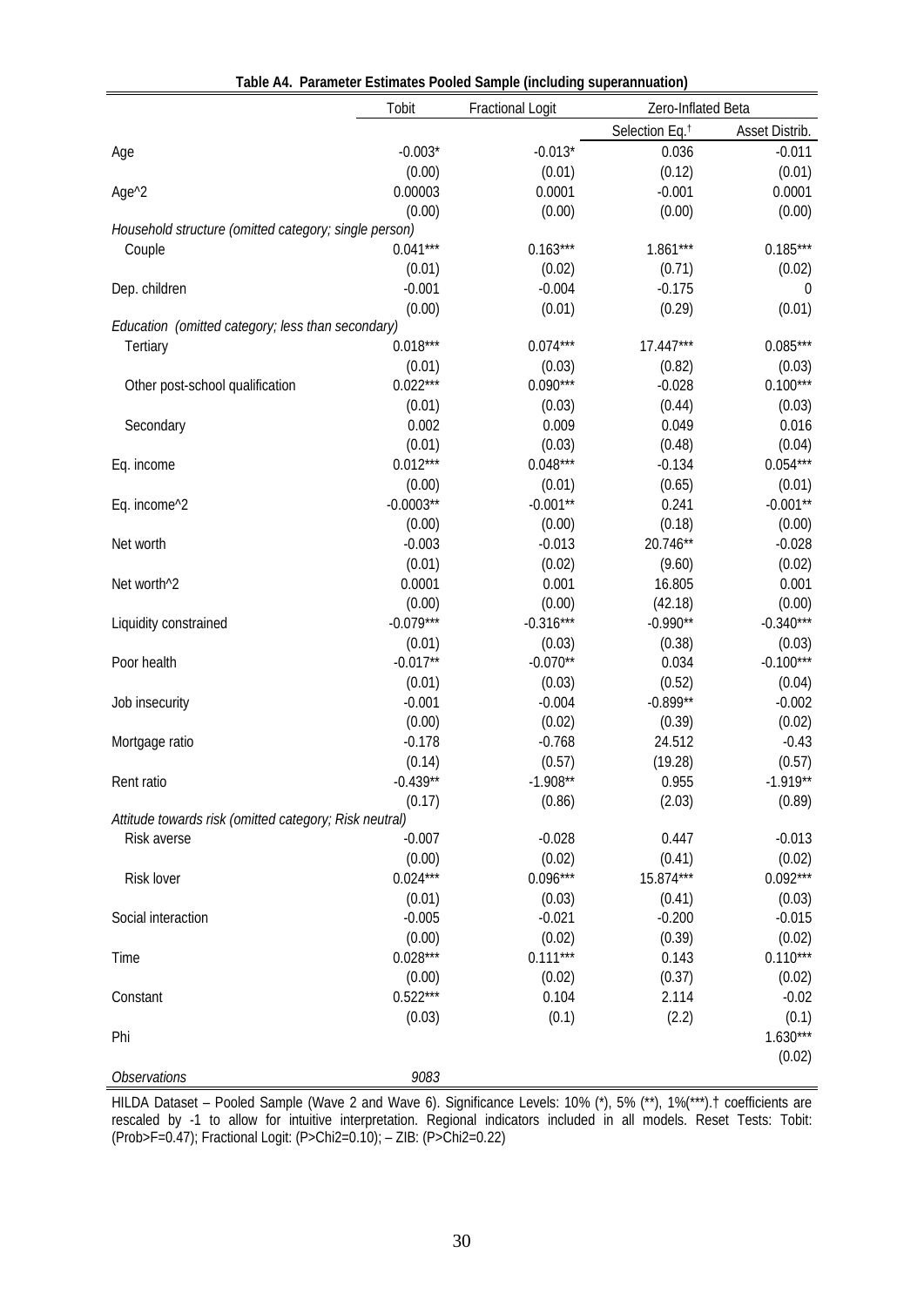|                                                        | Tobit                | <b>Fractional Logit</b> | Zero-Inflated Beta         |                |
|--------------------------------------------------------|----------------------|-------------------------|----------------------------|----------------|
|                                                        |                      |                         | Selection Eq. <sup>†</sup> | Asset Distrib. |
| Age                                                    | $0.009***$           | $0.040***$              | 0.007                      | $0.049***$     |
|                                                        | (0.00)               | (0.01)                  | (0.05)                     | (0.01)         |
| Age <sup>^2</sup>                                      | $-0.0001***$         | $-0.0004***$            | 0.0001                     | $-0.001***$    |
|                                                        | (0.00)               | (0.00)                  | (0.00)                     | (0.00)         |
| Household structure (omitted category; single person)  |                      |                         |                            |                |
| Couple                                                 | $0.051***$           | $0.216***$              | $1.300***$                 | $0.197***$     |
|                                                        | (0.01)               | (0.03)                  | (0.16)                     | (0.04)         |
| Dep. children                                          | $-0.003$             | $-0.013$                | $0.343***$                 | $-0.023$       |
|                                                        | (0.00)               | (0.01)                  | (0.11)                     | (0.02)         |
| Education (omitted category; less than secondary)      |                      |                         |                            |                |
| Tertiary                                               | $0.018*$             | $0.074*$                | 0.134                      | $0.119**$      |
|                                                        | (0.01)               | (0.04)                  | (0.23)                     | (0.05)         |
| Other post-school qualification                        | $0.018**$            | $0.074**$               | 0.262                      | $0.106**$      |
|                                                        | (0.01)               | (0.04)                  | (0.19)                     | (0.05)         |
| Secondary                                              | 0.012                | 0.051                   | 0.104                      | $0.104*$       |
|                                                        | (0.01)               | (0.04)                  | (0.21)                     | (0.06)         |
| Eq. income                                             | $0.012***$           | $0.048***$              | $0.195***$                 | $0.060***$     |
|                                                        | (0.00)               | (0.01)                  | (0.05)                     | (0.02)         |
| Eq. income <sup>^2</sup>                               | $-0.0003*$           | $-0.001*$               | $0.015**$                  | $-0.002**$     |
|                                                        | (0.00)               | (0.00)                  | (0.01)                     | (0.00)         |
|                                                        | $0.026***$           | $0.103***$              | $3.127***$                 | $0.085**$      |
| Net worth                                              |                      |                         |                            |                |
|                                                        | (0.01)<br>$-0.002**$ | (0.03)<br>$-0.006**$    | (0.54)<br>$-0.219***$      | (0.04)         |
| Net worth <sup>^2</sup>                                |                      |                         |                            | $-0.005$       |
|                                                        | (0.00)               | (0.00)                  | (0.04)                     | (0.00)         |
| Liquidity constrained                                  | $-0.112***$          | $-0.512***$             | $-0.716***$                | $-0.643***$    |
|                                                        | (0.01)               | (0.04)                  | (0.16)                     | (0.07)         |
| Poor health                                            | $-0.018*$            | $-0.076*$               | $-0.372*$                  | $-0.097*$      |
|                                                        | (0.01)               | (0.04)                  | (0.20)                     | (0.06)         |
| Job insecurity                                         | $-0.015**$           | $-0.063**$              | $-0.381***$                | $-0.087**$     |
|                                                        | (0.01)               | (0.03)                  | (0.14)                     | (0.04)         |
| Mortgage ratio                                         | $-0.321$             | $-1.414$                | 12.470**                   | $-2.724*$      |
|                                                        | (0.21)               | (0.94)                  | (5.79)                     | (1.45)         |
| Rent ratio                                             | $0.197***$           | $0.834***$              | 13.086***                  | $1.093***$     |
|                                                        | (0.02)               | (0.11)                  | (1.55)                     | (0.15)         |
| Attitude towards risk (omitted category; Risk neutral) |                      |                         |                            |                |
| Risk averse                                            | $-0.015**$           | $-0.066**$              | $0.276*$                   | $-0.086**$     |
|                                                        | (0.01)               | (0.03)                  | (0.16)                     | (0.04)         |
| Risk lover                                             | 0.012                | 0.048                   | 0.271                      | 0.016          |
|                                                        | (0.01)               | (0.04)                  | (0.29)                     | (0.06)         |
| Social interaction                                     | $0.020***$           | $0.088***$              | $-0.126$                   | $0.140***$     |
|                                                        | (0.01)               | (0.03)                  | (0.14)                     | (0.04)         |
| Time                                                   | $0.036***$           | $0.150***$              | $0.206*$                   | $0.194***$     |
|                                                        | (0.00)               | (0.02)                  | (0.12)                     | (0.03)         |
| Constant                                               | $0.093**$            | $-1.735***$             | 0.62                       | $-2.076***$    |
|                                                        | (0.04)               | (0.19)                  | (0.86)                     | (0.27)         |
| Phi                                                    |                      |                         |                            | $3.062***$     |
|                                                        |                      |                         |                            | (0.82)         |
| <b>Observations</b>                                    | 9083                 |                         |                            |                |

HILDA Dataset – Pooled Sample (Wave 2 and Wave 6). Significance Levels: 10% (\*), 5% (\*\*), 1%(\*\*\*).† coefficients are rescaled by -1 to allow for intuitive interpretation. Regional indicators included in all models. Reset Tests: Tobit: (Prob>F=0.90); Fractional Logit: (P>Chi2=0.63); – ZIB: (P>Chi2=0.85)